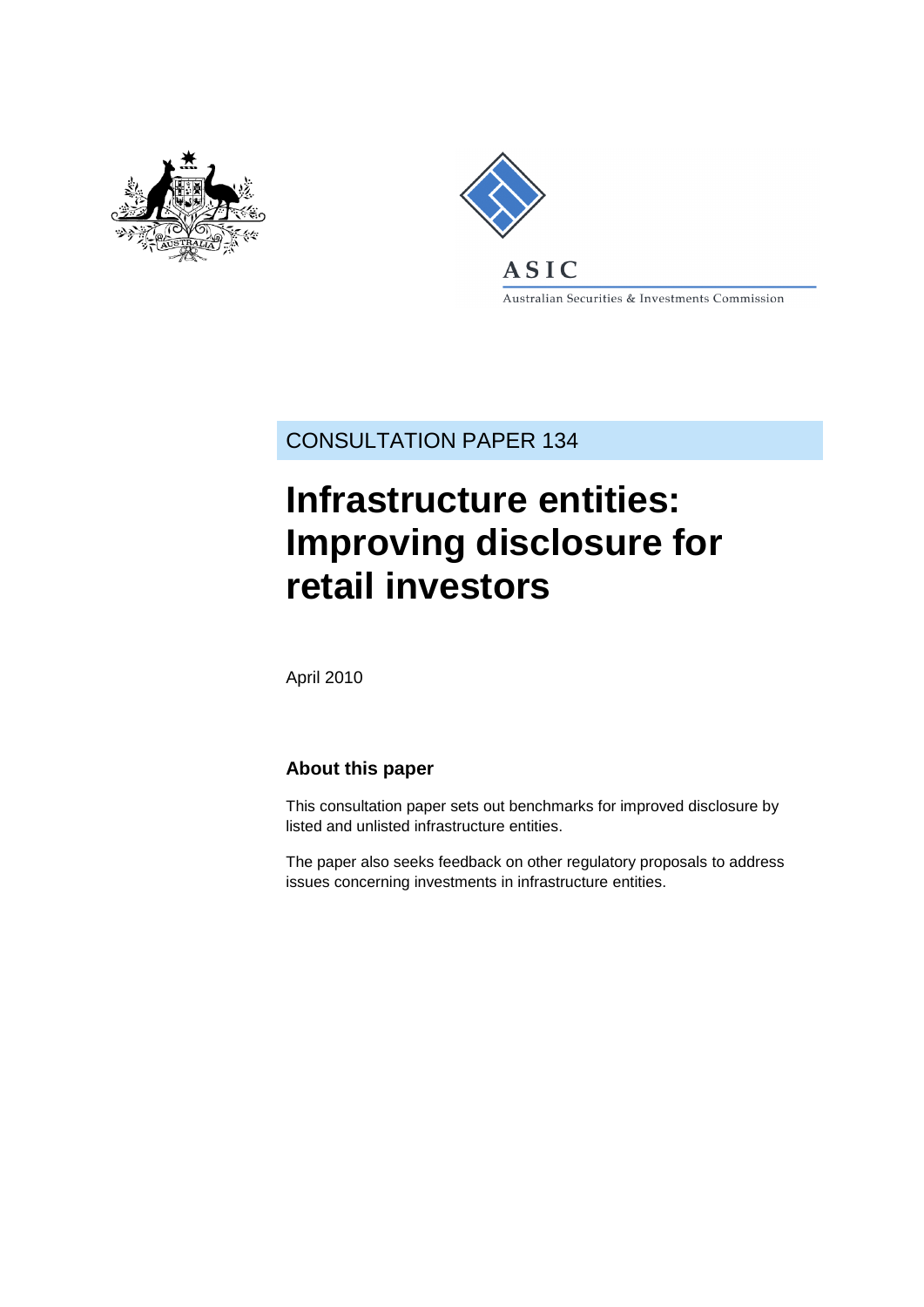#### **About ASIC regulatory documents**

In administering legislation ASIC issues the following types of regulatory documents.

**Consultation papers**: seek feedback from stakeholders on matters ASIC is considering, such as proposed relief or proposed regulatory guidance.

**Regulatory guides**: give guidance to regulated entities by:

- explaining when and how ASIC will exercise specific powers under legislation (primarily the Corporations Act)
- explaining how ASIC interprets the law
- describing the principles underlying ASIC's approach
- giving practical guidance (e.g. describing the steps of a process such as applying for a licence or giving practical examples of how regulated entities may decide to meet their obligations).

**Information sheets**: provide concise guidance on a specific process or compliance issue or an overview of detailed guidance.

**Reports**: describe ASIC compliance or relief activity or the results of a research project.

### **Document history**

This paper was issued on 19 April 2010 and is based on the Corporations Act as at 19 April 2010.

## **Disclaimer**

The proposals, explanations and examples in this paper do not constitute legal advice. They are also at a preliminary stage only. Our conclusions and views may change as a result of the comments we receive or as other circumstances change.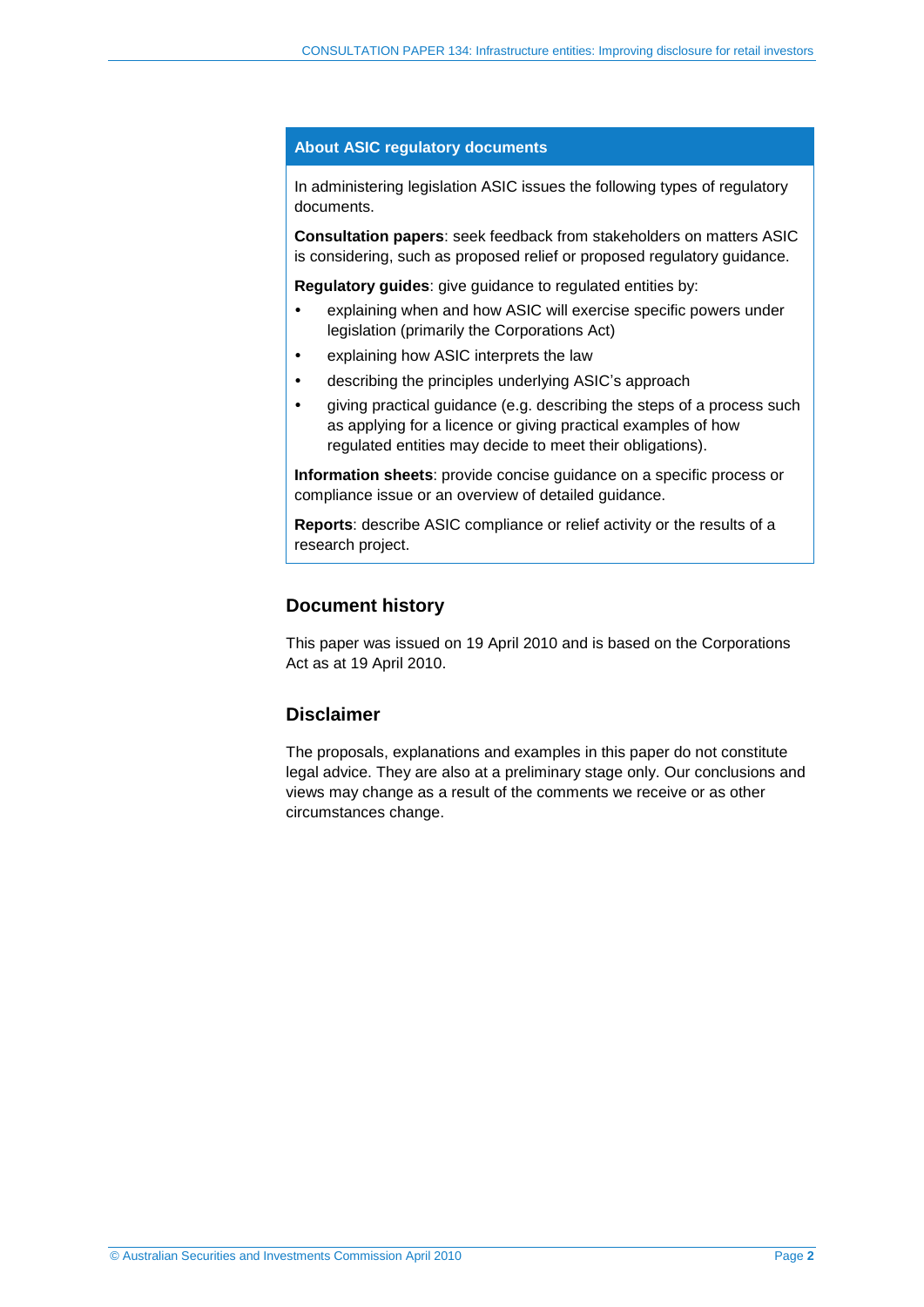## **Contents**

| A                                                      |  |
|--------------------------------------------------------|--|
|                                                        |  |
|                                                        |  |
|                                                        |  |
|                                                        |  |
| в                                                      |  |
|                                                        |  |
|                                                        |  |
| Disclosure against the benchmarks: 'if not, why not'10 |  |
| C                                                      |  |
| Benchmark 1: Corporate structure and management 11     |  |
|                                                        |  |
| Benchmark 3: Assumptions and sensitivity analysis 18   |  |
|                                                        |  |
|                                                        |  |
|                                                        |  |
|                                                        |  |
| D                                                      |  |
|                                                        |  |
| Е                                                      |  |
|                                                        |  |
|                                                        |  |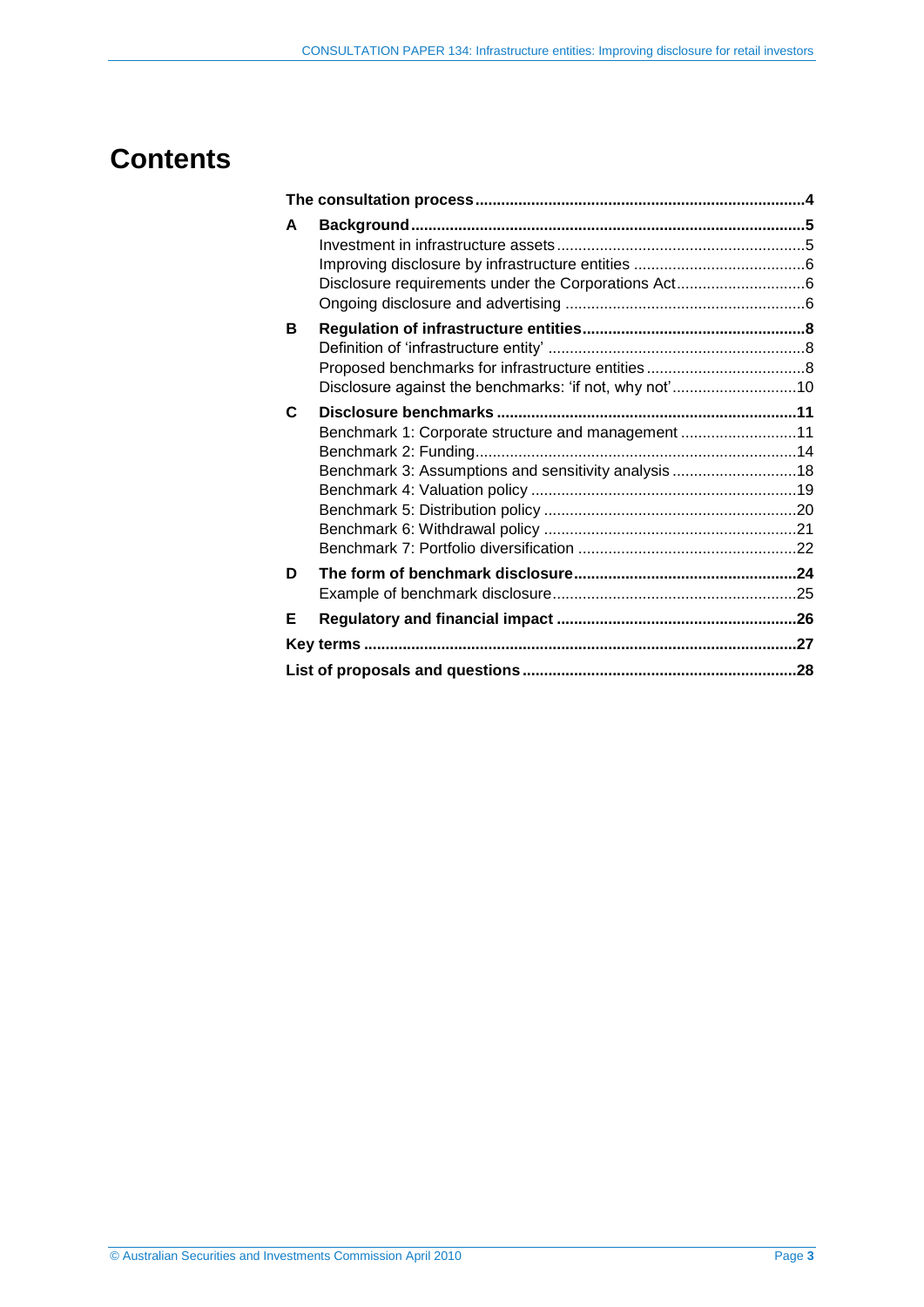## <span id="page-3-1"></span><span id="page-3-0"></span>**The consultation process**

In this consultation paper, we are proposing benchmarks and detailing our expectations regarding disclosure for infrastructure entities. Infrastructure entities typically have complex characteristics and risks that retail investors need to understand fully in order to make informed investment decisions. Initiatives for improving disclosure may now be appropriate, given the need for new investment in infrastructure in Australia.

You are invited to comment on the proposals in this paper, which are only an indication of the approach we may take and are not our final policy.

As well as responding to the specific proposals and questions, we also ask you to describe any alternative approaches you think would achieve our objectives.

We are keen to fully understand and assess the financial and other impacts of our proposals and any alternative approaches. Therefore, we ask you to comment on the likely compliance costs and other impacts, costs and benefits.

Where possible, we are seeking both quantitative and qualitative information. We are also keen to hear from you on any other issues you consider important.

Your comments will help us develop our policy on matters relevant to infrastructure entities. In particular, any information about compliance costs, impacts on competition and other impacts, costs and benefits will be taken into account if we prepare a Business Cost Calculator report and/or a Regulation Impact Statement: see Section [E,](#page-25-0) 'Regulatory and financial impact'.

All legislative references in this consultation paper are to the *Corporations Act 2001* (Corporations Act) unless otherwise stated.

## **Making a submission**

We will not treat your submission as confidential unless you specifically request that we treat the whole or part of it (such as any financial information) as confidential.

Comments should be sent by 30 June 2010 to:

Paul Eastment Senior Manager, Investment Managers Australian Securities and Investments Commission GPO Box 9827, Brisbane QLD 4001 Facsimile: 07 3867 4725 Email: infrastructureconsultation@asic.gov.au

#### **What will happen next?**

| Stage 1 | 19 April 2010     | ASIC consultation paper released       |
|---------|-------------------|----------------------------------------|
| Stage 2 | 30 June 2010      | Comments due on the consultation paper |
| Stage 3 | 30 September 2010 | Regulatory guide released              |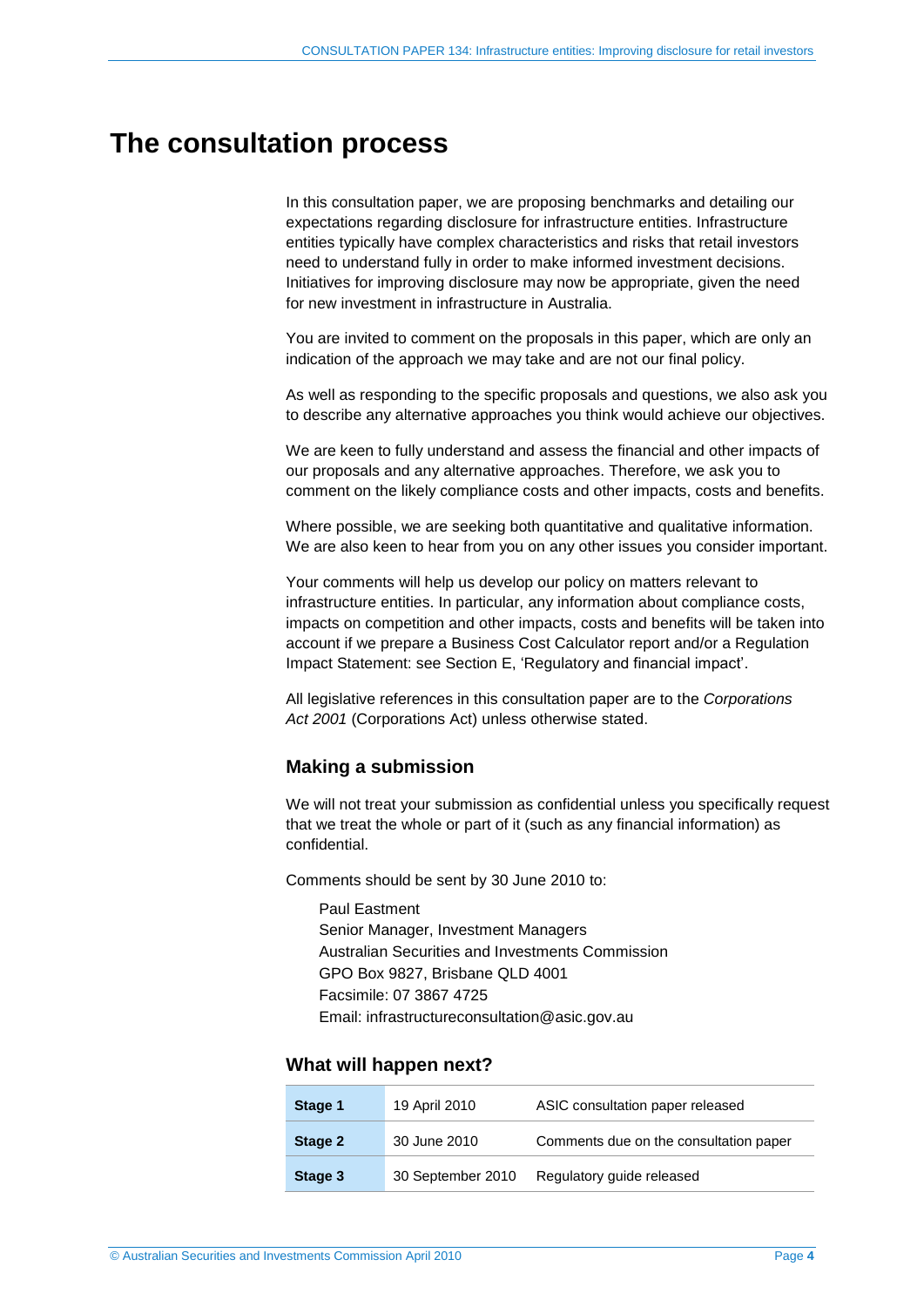# <span id="page-4-0"></span>**A Background**

### **Key points**

Investment in infrastructure assets is important for the maintenance of critical systems and services for our community and has significance for capital flows in Australia.

We have considered the general characteristics of infrastructure entities. Having regard to recent developments in this sector, we believe it is an appropriate time for initiatives to improve disclosure relating to infrastructure entities, to enhance investor confidence and understanding.

## <span id="page-4-1"></span>**Investment in infrastructure assets**

1 Investment in infrastructure is important for the maintenance of critical systems and services and to support positive economic growth. Due to expected growth in population and the Australian economy, there is a need for new investment in water, rail, ports, roads and telecommunications infrastructure in Australia.

- 2 There has been a steady increase in privately funded investments in infrastructure assets over the last decade. Over the next 10 years, A\$770 billion of critical infrastructure investment is anticipated in Australia. More than half of this is likely to be raised from the private sector, including overseas investors.
- 3 The global financial crisis has highlighted some key issues and risks associated with infrastructure entities, including:
	- (a) the use of complex financial engineering to enhance short-term returns;
	- (b) misunderstanding by investors of key assumptions in models and expert reports (including utilisation estimates and risk premium discounting) and the lack of independence of experts;
	- (c) management fee structures that result in inflated fees, excessive growth in capital requirements, inflated asset prices and a high volume of asset transactions between sponsor entities; and
	- (d) arrangements that make it difficult to remove management, lead to a lack of independence of directors and management and to related party conflicts.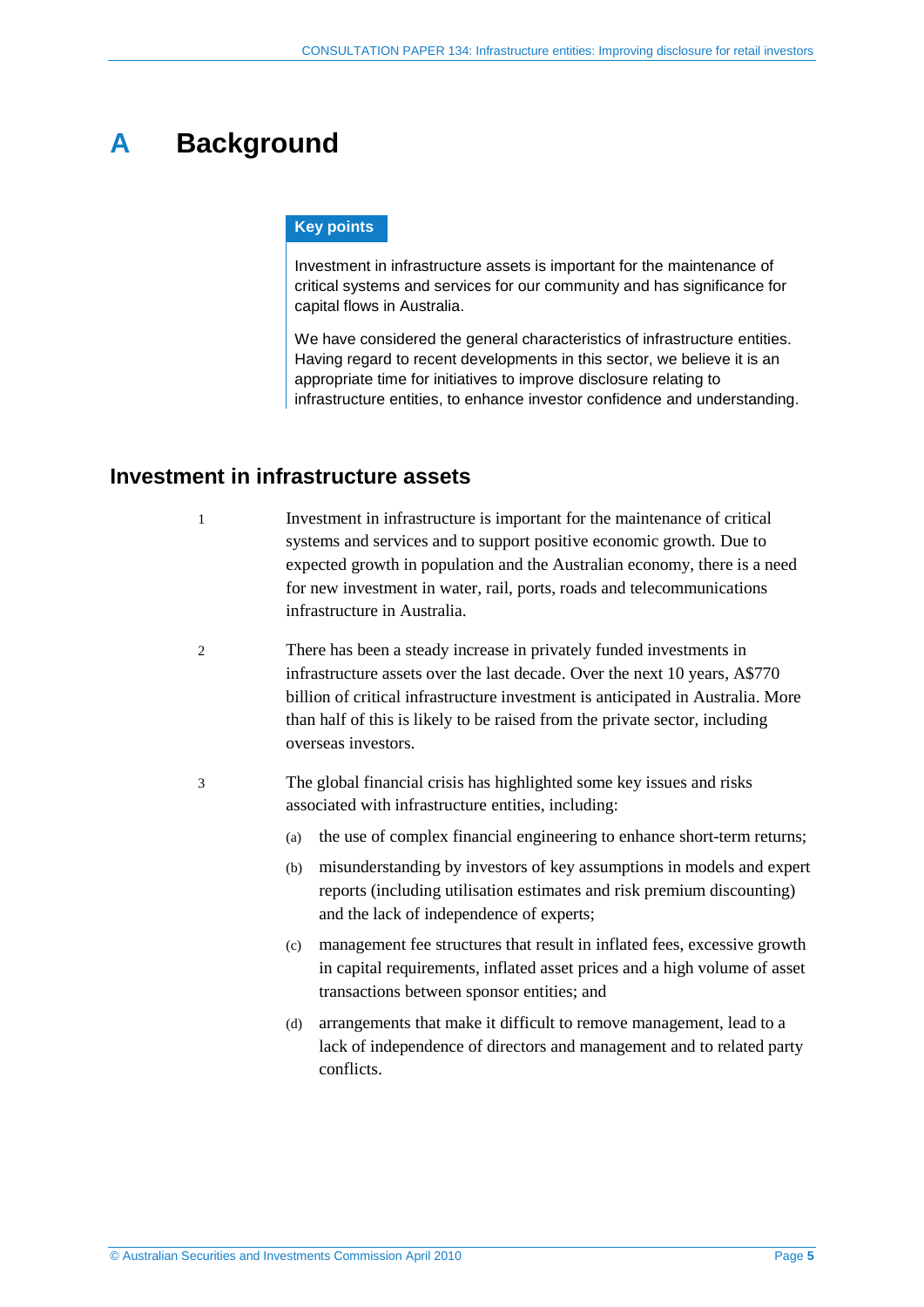## <span id="page-5-0"></span>**Improving disclosure by infrastructure entities**

- 4 Infrastructure entities typically have complex characteristics and risks that retail investors need to understand in order to make informed investment decisions. We believe improving the quality of disclosure by infrastructure entities will enhance investor confidence. Investors will have better and more consistent information to understand the characteristics of infrastructure entities and the risks associated with them, particularly as there is an increasing tendency for infrastructure to be privately funded and for infrastructure entities to be unlisted vehicles.
- 5 We are proposing benchmarks and detailing our expectations regarding disclosure for infrastructure entities. We may also consider using our modification powers to address key risks associated with infrastructure entities. These proposals are also set out for consultation in this paper: see proposal [C2.](#page-10-2)

## <span id="page-5-1"></span>**Disclosure requirements under the Corporations Act**

6 Infrastructure entities may be required under the Corporations Act to disclose certain information in a Product Disclosure Statement (PDS) under Pt 7.9 or a disclosure document under Ch 6D. For example, in a PDS, information about the characteristics and risks of infrastructure entities that might reasonably be expected to have a material influence on a retail client's decision to invest should generally be disclosed. Similarly, this information might reasonably be expected in a Ch 6D disclosure document, for example a prospectus, as the information is required to make an informed decision about the rights and liabilities attaching to the securities offered and the body issuing the securities.

## <span id="page-5-2"></span>**Ongoing disclosure and advertising**

7 Infrastructure entities may have obligations under Chs 6CA and 6D and Pt 7.9 to provide ongoing disclosure to investors, including:

- (a) issue of a supplementary PDS or prospectus when there are certain material changes to information in a current PDS or prospectus;
- (b) periodic statements to investors in registered schemes under s1017D; and
- (c) disclosure of material changes and significant events (s674 and 675 for issuers or s1017B for registered schemes that are not issuers).
- 8 We consider that the ongoing disclosure obligations apply to information disclosed against the proposed disclosure benchmarks. Disclosing entities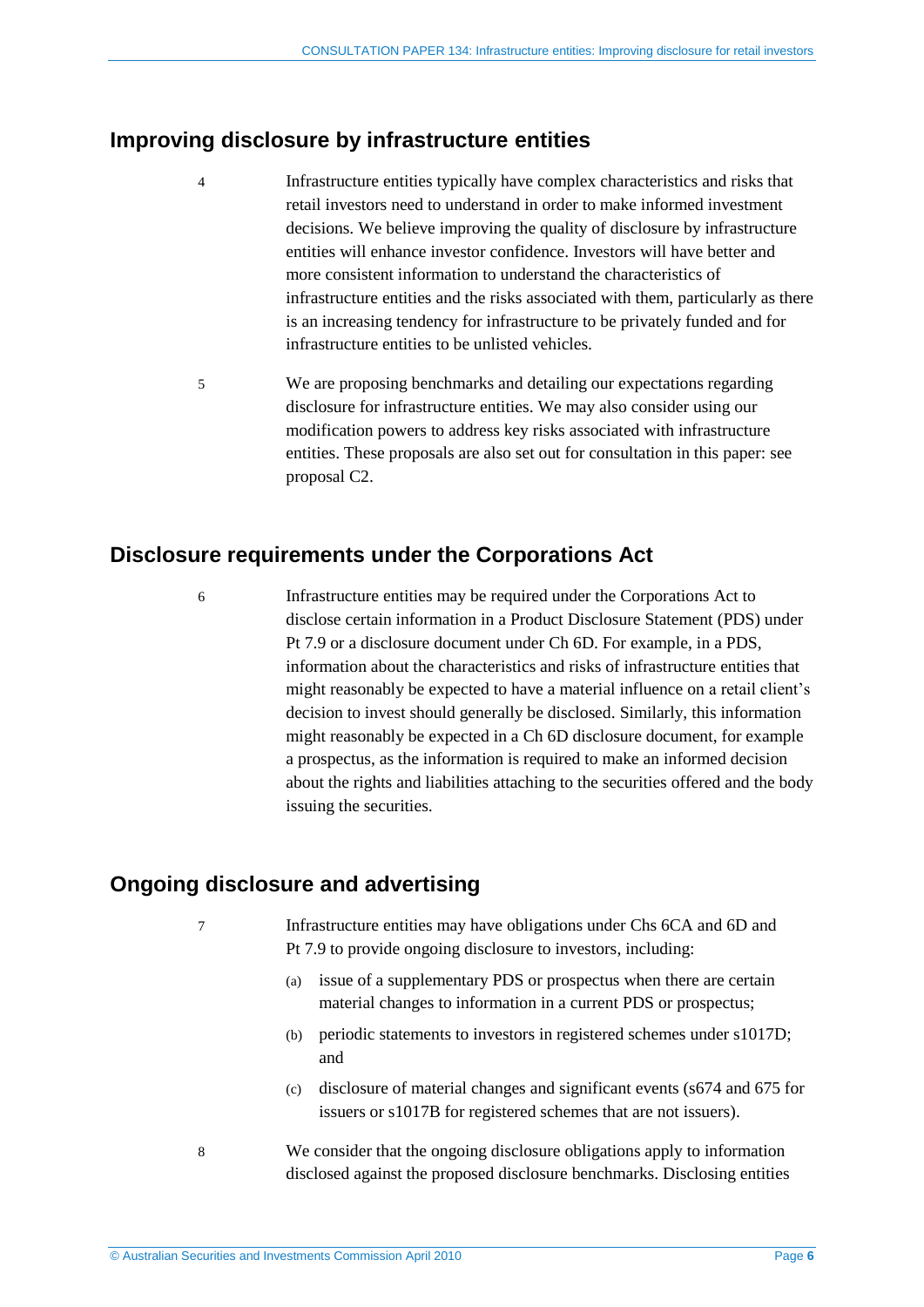and registered schemes should provide disclosure updates annually and whenever there have been material changes to previously disclosed information.

9 There are provisions under the Corporations Act and the *Australian Securities and Investments Commission Act 2001* that apply to disclosure made in advertising material. Advertising by infrastructure entities should support investor understanding of the disclosure against the proposed benchmarks and not convey messages inconsistent with them.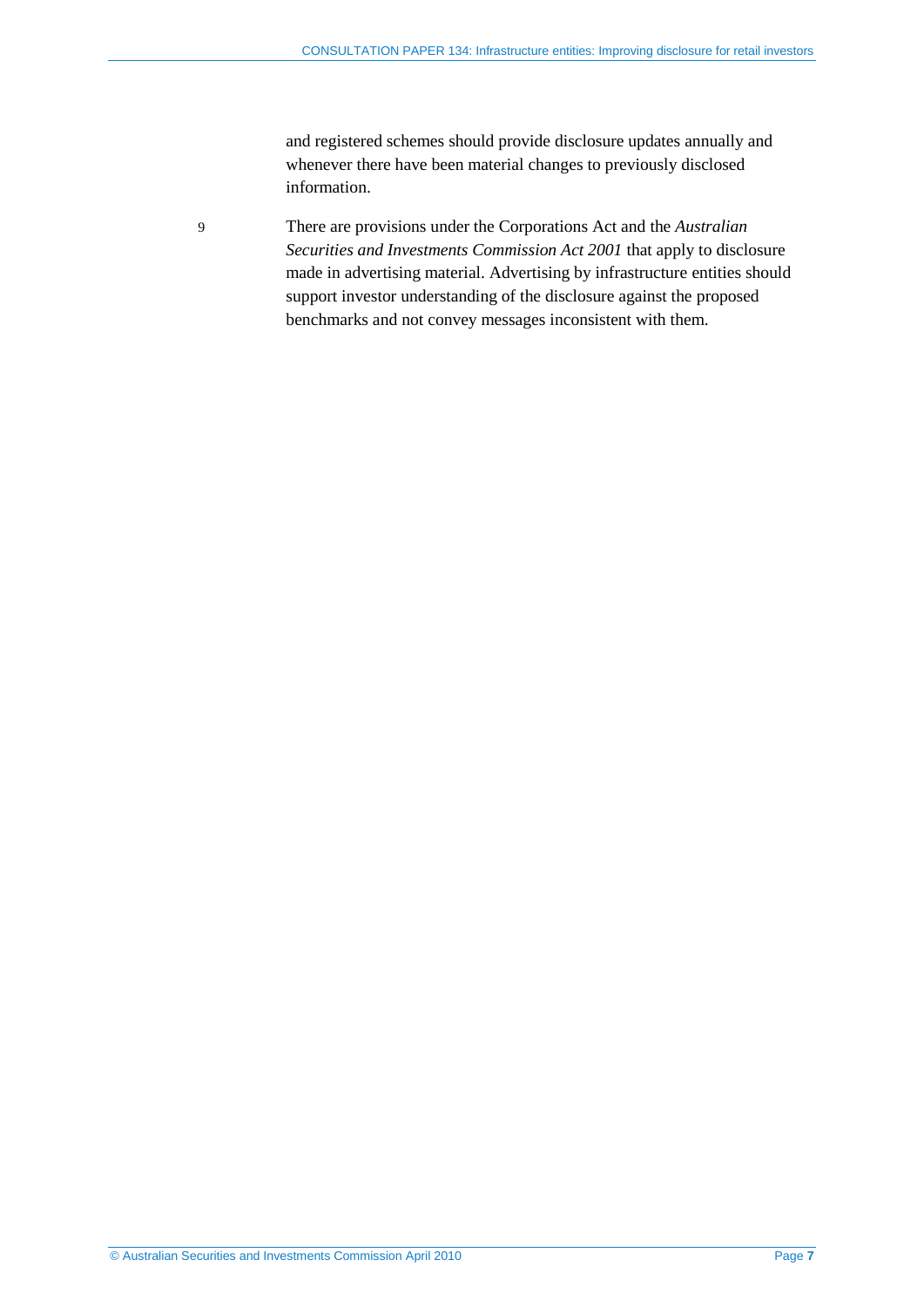## <span id="page-7-0"></span>**B Regulation of infrastructure entities**

### **Key points**

We believe there are certain features that are common to infrastructure entities. Some of these features highlight key risks for investors.

We consider disclosure benchmarks are an appropriate way of enhancing investors' ability to understand the key features of infrastructure entities and to assess the risks associated with them.

We propose to set certain benchmarks and detail our expectations regarding disclosure by infrastructure entities and the form that disclosure should take.

## <span id="page-7-1"></span>**Definition of 'infrastructure entity'**

### **Proposal**

**B1** We propose to define an 'infrastructure entity' as a listed or unlisted registered managed investment scheme or company in which retail investors invest that has, or is likely to have, at least 70% of its noncash assets in listed or unlisted infrastructure entities or infrastructure assets. These assets may be roads, railways, ports, airports, other transport facilities, telecommunication facilities, waste processing, gas or electricity generation, transmission or distribution, water supply and sewerage, hospitals, education, public housing or recreational facilities. In relation to an infrastructure entity that is a property fund, we propose to apply the guidance we will develop based on this consultation paper, rather than Regulatory Guide 46 *Unlisted property schemes—improving disclosure for retail investors* (RG 46).

### *Your feedback*

B1Q1 Do you agree with our proposed definition of 'infrastructure entity'? If not, why not?

## <span id="page-7-2"></span>**Proposed benchmarks for infrastructure entities**

10 We have developed seven disclosure benchmarks that apply to infrastructure entities: se[e Table 1.](#page-8-0) The purpose of the disclosure benchmarks is to improve the consistency and quality of disclosure by infrastructure entities and to enhance investor confidence. The disclosure benchmarks will provide investors with more consistent information to enhance their understanding of the characteristics of infrastructure entities and the risks associated with them.

11 The disclosure benchmarks are outlined in detail in Section [C.](#page-10-0)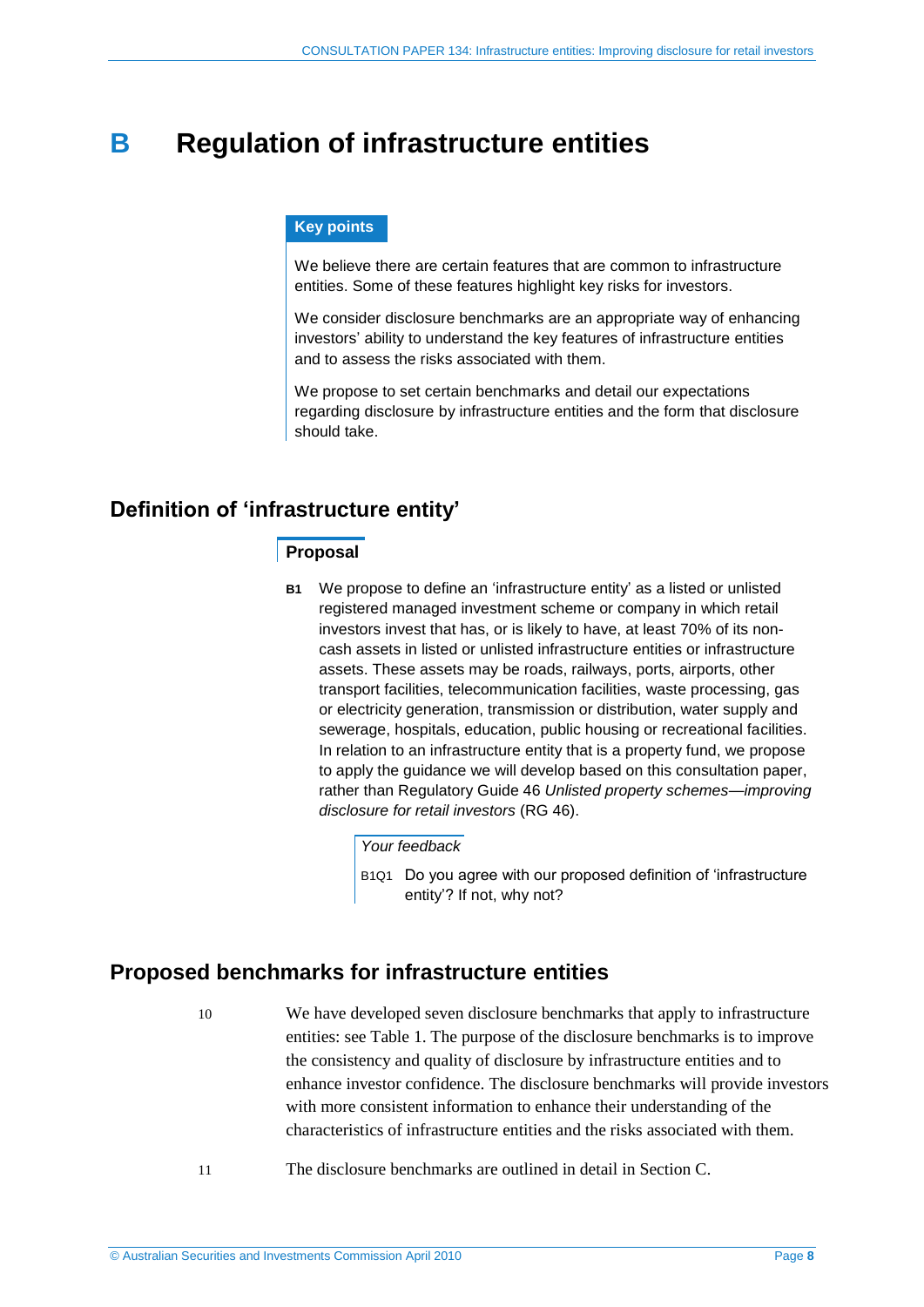## **Proposal**

- **B2** We propose that the seven disclosure benchmarks in [Table 1](#page-8-0) apply to all infrastructure entities. Each of the disclosure benchmarks contains two components:
	- (a) benchmark statements that set levels against which disclosure is required; and
	- (b) additional disclosure requirements.

#### *Your feedback*

- B2Q1 Do you think that disclosure benchmarks are necessary? If not, why not?
- B2Q2 Do you think there are other, more relevant disclosure benchmarks that should be used to highlight information for retail investors?

#### <span id="page-8-0"></span>**Table 1: Benchmarks for infrastructure entities**

| Disclosure benchmark                                    | <b>Summary of disclosure benchmark</b>                                                                                                                                   |  |  |
|---------------------------------------------------------|--------------------------------------------------------------------------------------------------------------------------------------------------------------------------|--|--|
| Corporate structure<br>1.<br>and management             | Benchmark 1 addresses the infrastructure entity's corporate structure, related<br>party policy, independence of directors policy, remuneration of management and<br>fees |  |  |
| 2. Funding                                              | Benchmark 2 addresses the infrastructure entity's policy on borrowing and<br>hedging                                                                                     |  |  |
| <b>Assumptions and</b><br>3.<br>sensitivity analysis    | Benchmark 3 addresses the key assumptions in the infrastructure entity's<br>business model and sensitivity analysis of those assumptions                                 |  |  |
| 4. Valuation policy                                     | Benchmark 4 addresses the infrastructure entity's policy on valuation of assets                                                                                          |  |  |
| <b>Distribution policy</b><br>5.                        | Benchmark 5 addresses the infrastructure entity's policy on funding and payment<br>of distributions                                                                      |  |  |
| <b>Withdrawal policy</b><br>6.                          | Benchmark 6 addresses the withdrawal policy of an infrastructure entity that is a<br>unit trust                                                                          |  |  |
| <b>Portfolio</b><br>$\mathbf{7}_{-}$<br>diversification | Benchmark 7 addresses the infrastructure entity's policy on portfolio diversification                                                                                    |  |  |

## **Explanation**

12 The proposed disclosure benchmarks capture information that investors require to make an informed assessment as to whether to invest in an infrastructure entity and are consistent with the content requirements set out in Ch 6D (for a prospectus) and Pt 7.9. (for a PDS). Accordingly, these benchmarks apply to both listed and unlisted infrastructure entities that are required to provide disclosure documents under these regimes.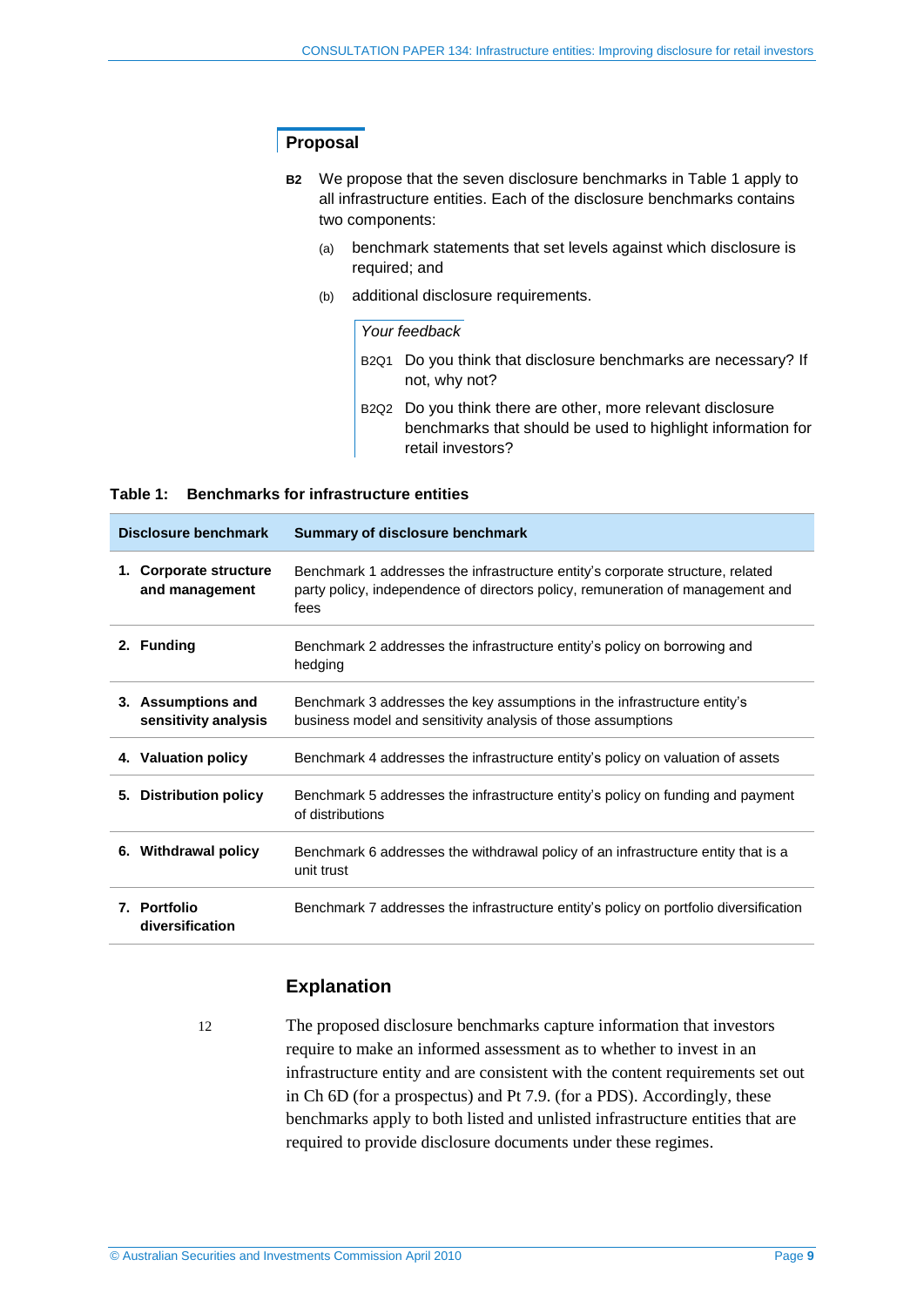- 13 The purpose of the disclosure benchmarks is to target key risk areas for an infrastructure entity and establish a common standard against which entities are required to disclose. The additional disclosure requirements aim to ensure that investors have all material information to enable them to make informed decisions.
- 14 Meeting the disclosure benchmarks would not be mandatory. Where figures are used in the disclosure benchmarks, it does not mean that we believe those figures are appropriate ratios for infrastructure entities. They are merely used to set levels at which disclosure of issues related to those ratios is regarded as necessary.
- 15 We recognise that different ratio settings and formulae are appropriate for different infrastructure entity assets and different entity structures. However, for consistency of disclosure, we have used common ratios.
- 16 Failing to meet one or more of the disclosure benchmarks does not mean that a particular infrastructure entity is necessarily a poor investment. However, we believe it important that an investor understand that an infrastructure entity does not meet the disclosure benchmark, so they can assess its impact on their investment decision.
- 17 Compliance with disclosure benchmarks will not ensure that the disclosure obligations in relation to the infrastructure entity have been met. The disclosure benchmarks only assist with disclosure of specific issues within the broader disclosure requirements.

## <span id="page-9-0"></span>**Disclosure against the benchmarks: 'if not, why not'**

18 Issuers should address the disclosure benchmarks in Section [C](#page-10-0) on an 'if not, why not' basis. This means stating that the company or scheme either:

- (a) meets the benchmark; or
- (b) does not meet the benchmark (*and* explaining how and why the issuer deals with the business factors or issues underlying the benchmark in another way).

19 Disclosure against the benchmarks should be:

- (a) addressed in the PDS or prospectus;
- (b) updated in ongoing disclosures as material changes occur; and
- (c) supported in, and not undermined by, advertising material.

#### **Proposal**

**B3** We propose that the issuer for an infrastructure entity should address the disclosure benchmarks in Section [C](#page-10-0) on an 'if not, why not' basis.

#### *Your feedback*

B3Q1 Do you agree that this is an effective means of improving disclosure for retail investors in infrastructure entities? If not, why not?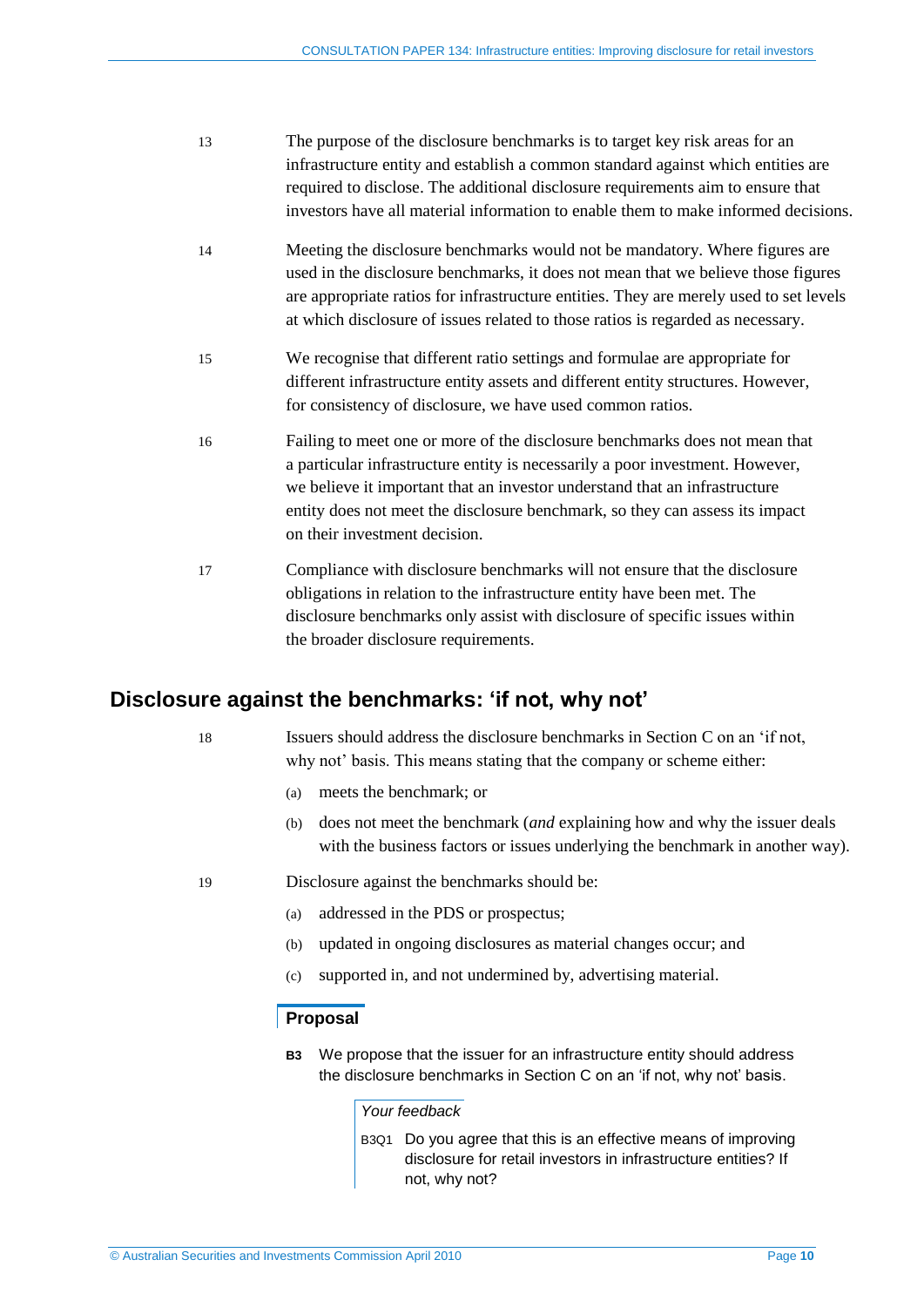## <span id="page-10-0"></span>**C Disclosure benchmarks**

#### **Key points**

Issuers for infrastructure entities should provide improved disclosure for retail investors by addressing the disclosure benchmarks in this section.

Where a particular benchmark is not met, there should be an explanation of the reasons for this and the way the issuer or infrastructure entity addresses the issue instead.

In addition to the disclosure benchmarks, a number of matters need to be disclosed.

## <span id="page-10-1"></span>**Benchmark 1: Corporate structure and management**

### **Proposal**

**C1** We propose the issuer should address each disclosure benchmark in [Table 2](#page-11-0) and make the additional disclosures listed in paragraph [20.](#page-11-1)

#### *Your feedback*

- C1Q1 Are the disclosure benchmarks we propose appropriate?
- C1Q2 Do you think there are more effective ways of addressing the issues relating to the structure of an infrastructure entity? Please explain your answer.
- <span id="page-10-2"></span>**C2** If guidance about disclosure is not implemented or is ineffective, we have alternative powers, for example, to direct modification of the compliance plan of an infrastructure entity that is a registered scheme, to impose licence conditions on Australian financial services licensees, and exemption and modification powers that might be available to address the concerns regarding conflicts of interest and activities involving related parties. Consideration might be given to the scope for use of powers for:
	- (a) prohibiting arrangements that entrench management;
	- (b) prohibiting acquisition of assets from related parties, on the basis that there are irreconcilable conflicts involved in these transactions;
	- (c) requiring the purchasing infrastructure entity to obtain an independent valuation before a transaction with a related party seller can proceed;
	- (d) requiring independent board or investment committee members to preside over related party acquisitions; and
	- (e) prohibiting the issue of more than one class of shares or requiring that one share is only ever allocated one vote.

*Your feedback*

C2Q1 What are your views on the use of these powers to address the concerns in proposal [C2?](#page-10-2)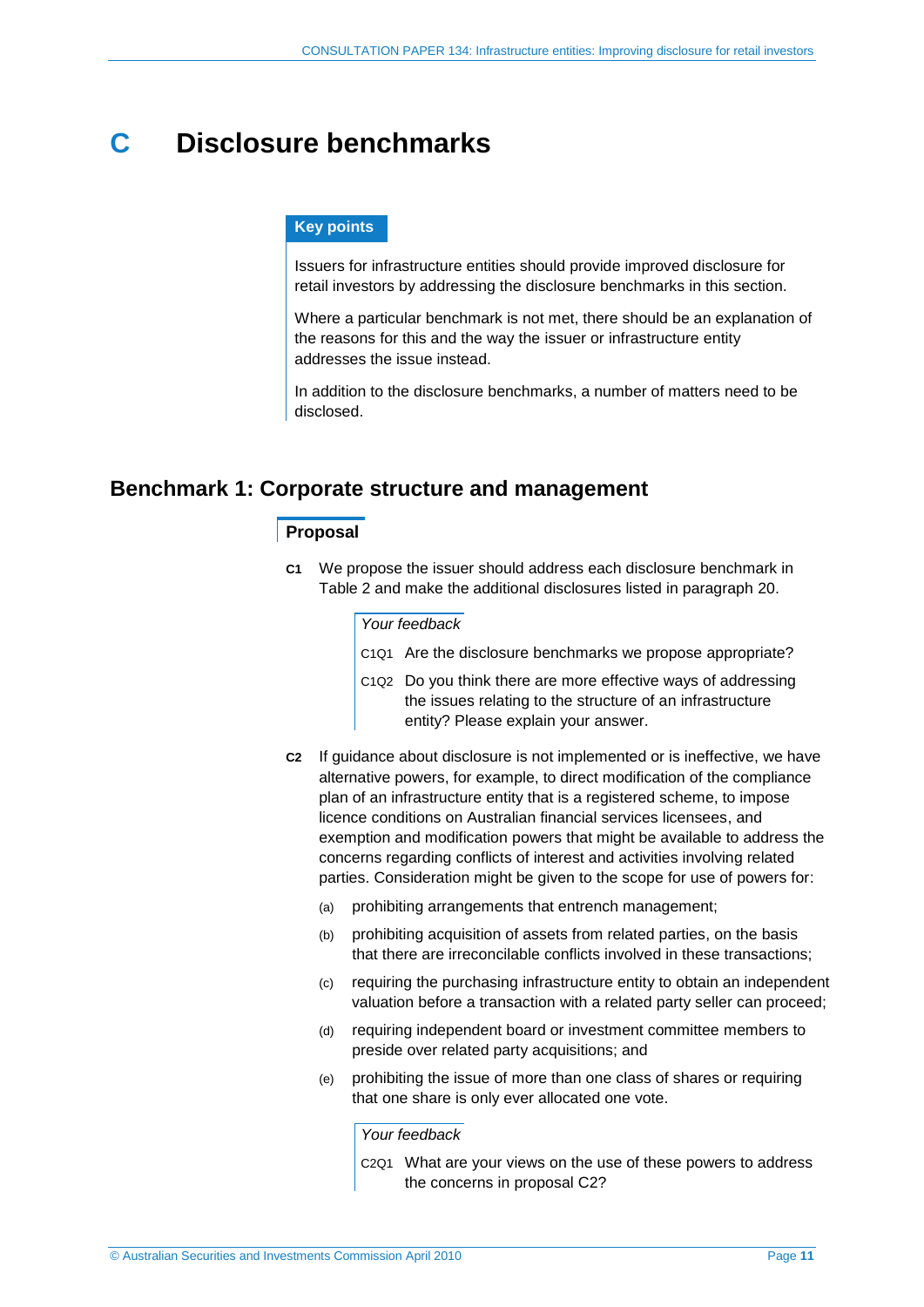| <b>Benchmark</b>                                                                                                                                                                                                                                                                                                                                                                                                                | <b>Statement</b>                             | 'If not, why not' explanation                                                                                                                                                                                                                       |
|---------------------------------------------------------------------------------------------------------------------------------------------------------------------------------------------------------------------------------------------------------------------------------------------------------------------------------------------------------------------------------------------------------------------------------|----------------------------------------------|-----------------------------------------------------------------------------------------------------------------------------------------------------------------------------------------------------------------------------------------------------|
| The infrastructure entity's corporate<br>governance policies and practices<br>conform with the principles and<br>recommendations in ASX Guidance<br>Note 9A                                                                                                                                                                                                                                                                     | State whether or not the<br>benchmark is met | If not, explain which components of<br>the corporate governance policies<br>and practices do not conform with<br><b>ASX Guidance Note 9A</b><br>Note: Our intention is that this would<br>apply to unlisted entities as well as<br>listed entities. |
| There are no arrangements that have<br>the effect of entrenching management<br>beyond a five-year term                                                                                                                                                                                                                                                                                                                          | State whether or not the<br>benchmark is met | If not, explain what entrenchment<br>arrangements are in place and what<br>fees are payable on termination                                                                                                                                          |
| The base fee payable for operating the<br>infrastructure entity or managing its<br>assets will be 1% or less of enterprise<br>value                                                                                                                                                                                                                                                                                             | State whether or not the<br>benchmark is met | If not, explain how the base fee is<br>calculated                                                                                                                                                                                                   |
| Incentive-based remuneration paid to<br>management or the board of the issuer<br>is substantially linked to the<br>performance of the infrastructure entity                                                                                                                                                                                                                                                                     | State whether or not the<br>benchmark is met | If not, explain the remuneration policy                                                                                                                                                                                                             |
| The infrastructure entity will only pay<br>performance fees from operating cash<br>flow                                                                                                                                                                                                                                                                                                                                         | State whether or not the<br>benchmark is met | If not, explain how performance fees<br>will be paid                                                                                                                                                                                                |
| The infrastructure entity will only enter<br>into material related party transactions<br>if:<br>• an independent expert has confirmed<br>that the transaction is fair and<br>reasonable for members; or<br>• investors have been provided with 14<br>days notice of the proposed<br>transaction, with a statement by the<br>independent directors that, in their<br>view, the transaction is fair and<br>reasonable for members | State whether or not the<br>benchmark is met | If not, explain on what basis the<br>infrastructure entity will enter into<br>related party transactions                                                                                                                                            |
| All units or shares are fully paid and<br>have the same rights                                                                                                                                                                                                                                                                                                                                                                  | State whether or not the<br>benchmark is met | If not, explain what proportion is paid<br>and on what basis the rights attached<br>to the units or shares differ                                                                                                                                   |

<span id="page-11-0"></span>

|  | Table 2: Disclosure benchmarks on corporate structure and management |  |  |
|--|----------------------------------------------------------------------|--|--|
|--|----------------------------------------------------------------------|--|--|

## **Disclosure**

<span id="page-11-1"></span>

- 20 In addition to addressing the disclosure benchmark in [Table 2,](#page-11-0) the issuer should:
	- (a) include a diagram showing the control relationships for the infrastructure entity and the issuer and any other material related party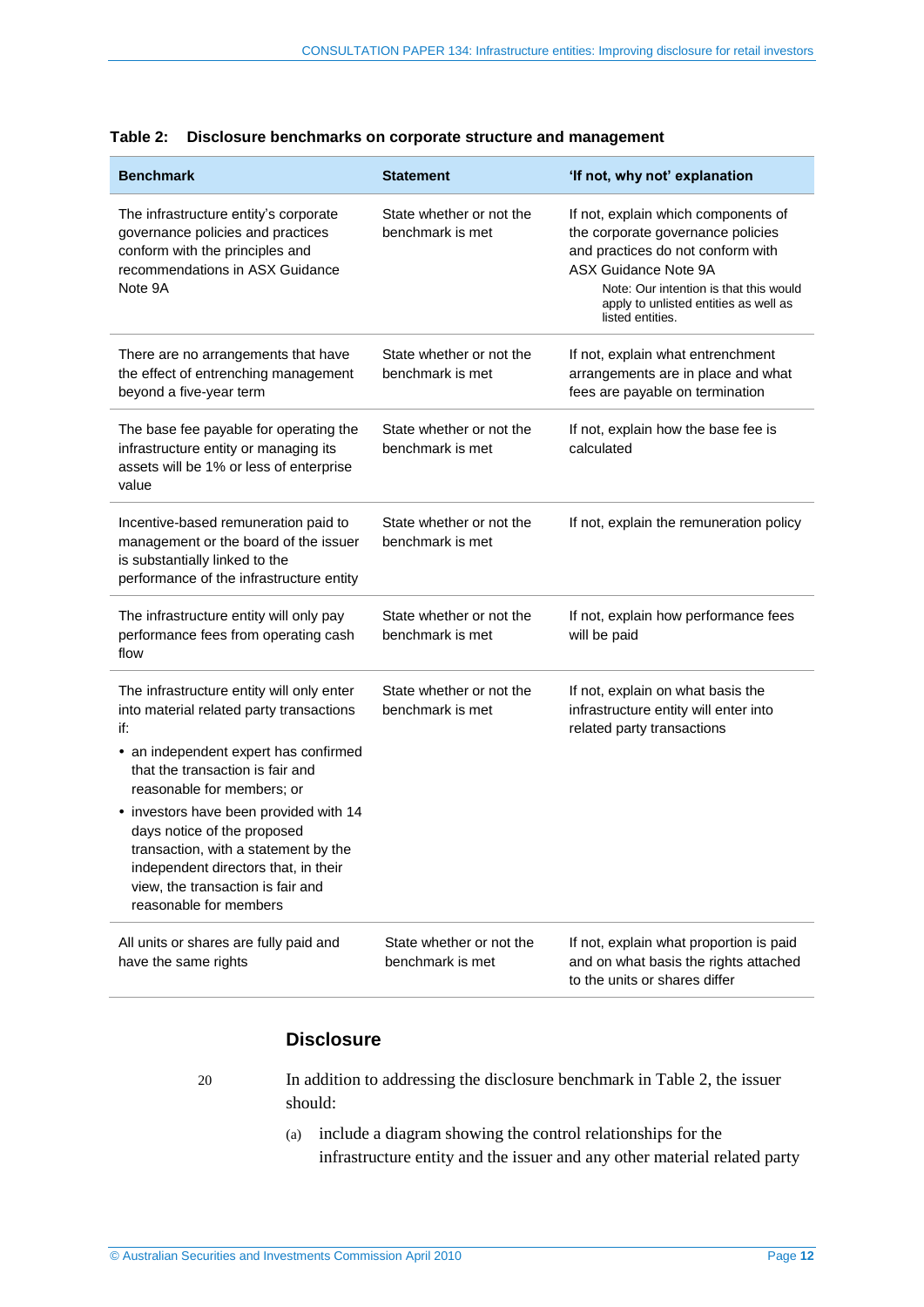arrangements, including any special voting rights or director appointment rights;

- (b) for an asset under development:
	- include a diagram showing the key relationships in the development, including any concessionaire, developer, builder, asset manager, independent expert, financier, joint venture party, issuer or manager;
	- (ii) identify which key participants bear material development-related risks, including in relation to timing and cost of delivery of the development, procurement and cost of financing for the development, guaranteeing of the performance of other entities, material variance between the output and capacity from the asset post-completion with the assumptions regarding output and capacity in the infrastructure entity's base model; and
	- (iii) disclose any material incongruence in the objectives of the key participants in the development;
- (c) disclose all fees and related costs associated with the management of the infrastructure entity's assets paid or payable directly or indirectly out of the monies invested in the infrastructure entity, providing a clear justification for the fees (for a registered scheme this should be in accordance with Sch 10 of the Corporations Regulations 2001);
- (d) disclose any material terms of current or proposed material agreements with related parties, including:
	- (i) who the related party is;
	- (ii) the remuneration arrangements under the agreement;
	- (iii) the term of the agreement;
	- (iv) if a fee is payable by the infrastructure entity on termination of the agreement, the method of termination that will incur a fee and the calculation of the fee;
	- (v) any exclusivity arrangements in the agreement; and
	- (vi) whether a copy of the agreement is available to investors and, if so, how an investor can obtain a copy of the agreement;
- (e) disclose whether termination of any current or proposed management agreement triggers the commencement of any other management arrangements; and
- (f) disclose the following details for any proposed material transactions with related parties:
	- (i) how much consideration is payable in relation to the transaction;
	- (ii) what steps the issuer took to evaluate the transaction; and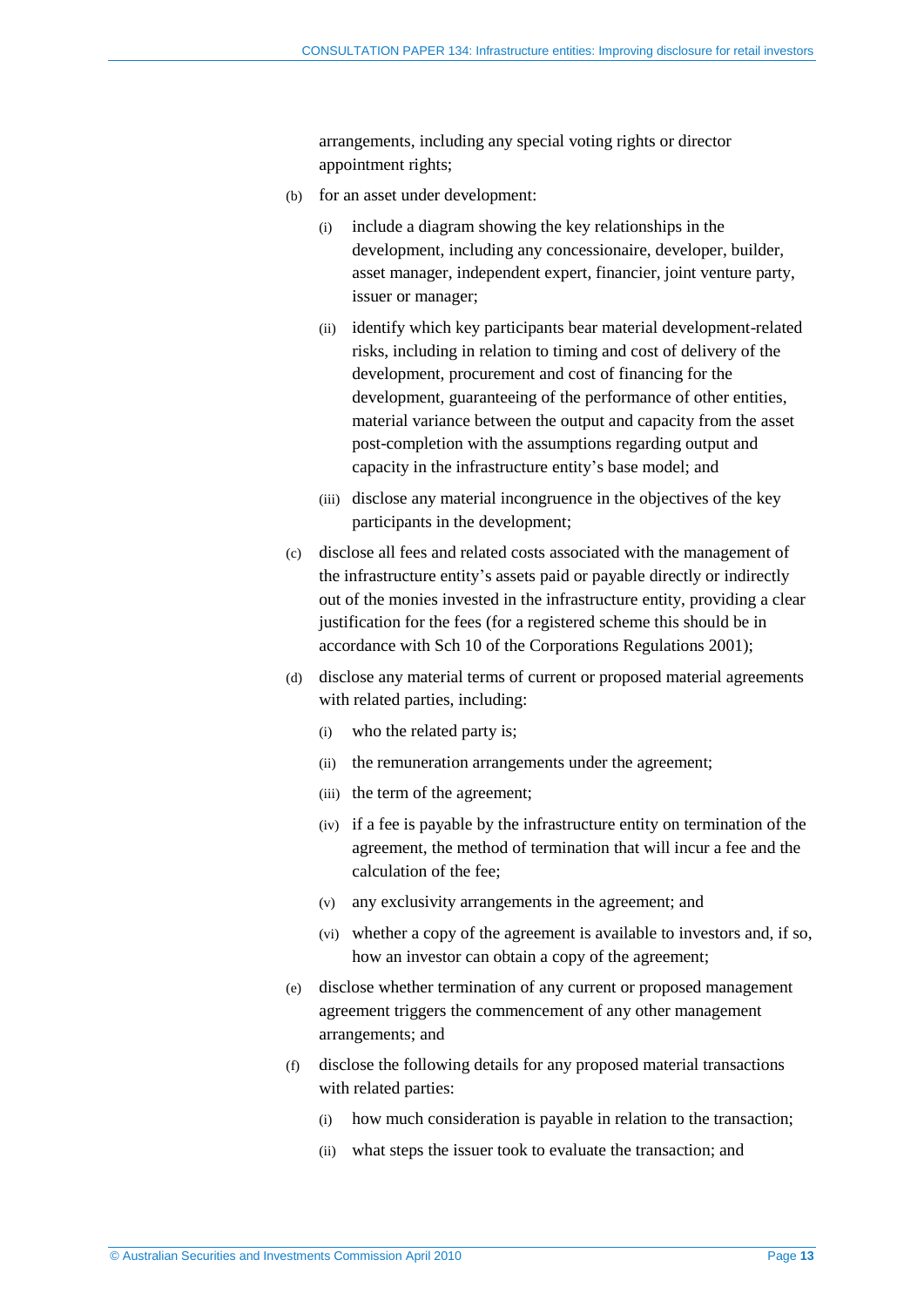(iii) a summary of any independent expert opinion obtained for the transaction and whether, and if so how, an investor can obtain a copy of the opinion.

## **Explanation**

- 21 Disclosure of the governance and control structure of the infrastructure entity provides transparency about the context within which directors and other officeholders of the issuer fulfil their duty to give priority to the interests of investors or, for a company, the company as a whole.
- 22 We believe it is important for investors to understand the extent to which the remuneration of management and board members is linked to the performance of the infrastructure entity. This information will allow investors to form a view about how the incentives and rewards provided to management and the issuer's board might influence investment decisions.
- 23 An investor should be aware of the key relationships in a development, the risks associated with development, the party that bears them and any incongruence in the objectives of the participants in a development.
- 24 It is important for investors to understand the fees payable by the infrastructure entity and the justification for those fees. Inappropriate management fee structures can result in inflated fees, excessive growth in capital requirements, inflated asset prices and a high volume of asset transactions with sponsor entities.
- 25 An independent assessment for a proposed related party transaction can assist investors to assess whether the transaction is in their best interest.

## <span id="page-13-0"></span>**Benchmark 2: Funding**

## **Proposal**

**C3** We propose the issuer should address the disclosure benchmarks in [Table 3](#page-14-0) and make the additional disclosures listed in paragraphs [26–](#page-14-1)[34.](#page-16-0)

#### *Your feedback*

- C3Q1 Are the disclosure benchmarks we propose appropriate?
- C3Q2 Do you think there are more effective ways of addressing the issues regarding infrastructure entity borrowings? Please explain your answer.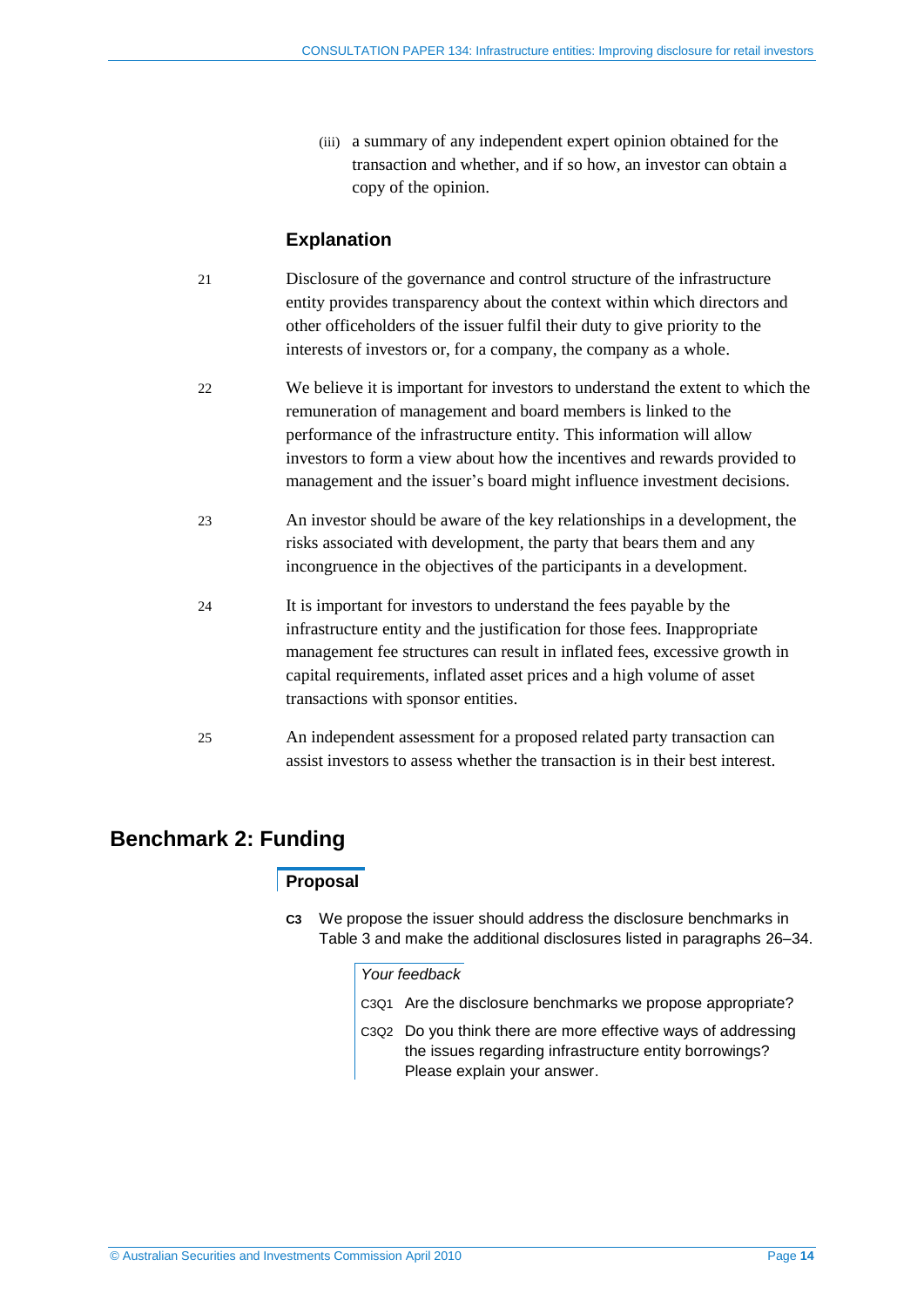<span id="page-14-0"></span>

| <b>Benchmark</b>                                                                                                                                                                                      | <b>Statement</b>                             | 'If not, why not' explanation                                     |
|-------------------------------------------------------------------------------------------------------------------------------------------------------------------------------------------------------|----------------------------------------------|-------------------------------------------------------------------|
| The 'look through' gearing ratio for the<br>infrastructure entity, taking into account<br>'off balance sheet (proportionate share)<br>financing', will be 65% or less                                 | State whether or not the<br>benchmark is met | If not, explain the gearing ratio                                 |
| The net debt/EBITDA ratio for the<br>infrastructure entity at a consolidated<br>level will be 6.5 times or less                                                                                       | State whether or not the<br>benchmark is met | If not, explain the net debt/EBITDA<br>ratio                      |
| The short-term debt/EBITDA ratio for the<br>infrastructure entity will be 1.2 times or<br>less                                                                                                        | State whether or not the<br>benchmark is met | If not, explain the short-term<br>debt/EBITDA ratio               |
| Asset values or operating cash flow must<br>fall by more than 10% before the<br>infrastructure entity will breach its<br>financial covenants in a manner entitling<br>the lender to require repayment | State whether or not the<br>benchmark is met | If not, explain the percentage fall that<br>will result in breach |
| For an infrastructure entity with foreign<br>exchange and/or variable interest rate<br>exposure, at least 80% of those risks are<br>fully hedged                                                      | State whether or not the<br>benchmark is met | If not, explain the percentage of risk<br>that is hedged          |

### **Disclosure**

<span id="page-14-1"></span>

26 In addition, the issuer should provide for the infrastructure entity a breakdown of debt maturities in 12-month intervals showing the drawn amount, undrawn amount and total. We consider it acceptable to group facilities maturing after 5 years into a single banding.

### **Table 4: Example of breakdown of debt maturities**

| <b>Drawn</b><br>\$000s | <b>Undrawn</b><br>\$000s | <b>Total</b><br>\$000s |
|------------------------|--------------------------|------------------------|
| 50                     | 10                       | 60                     |
|                        |                          |                        |
|                        |                          |                        |
|                        |                          |                        |
|                        |                          |                        |
|                        |                          |                        |
|                        |                          |                        |
|                        |                          |                        |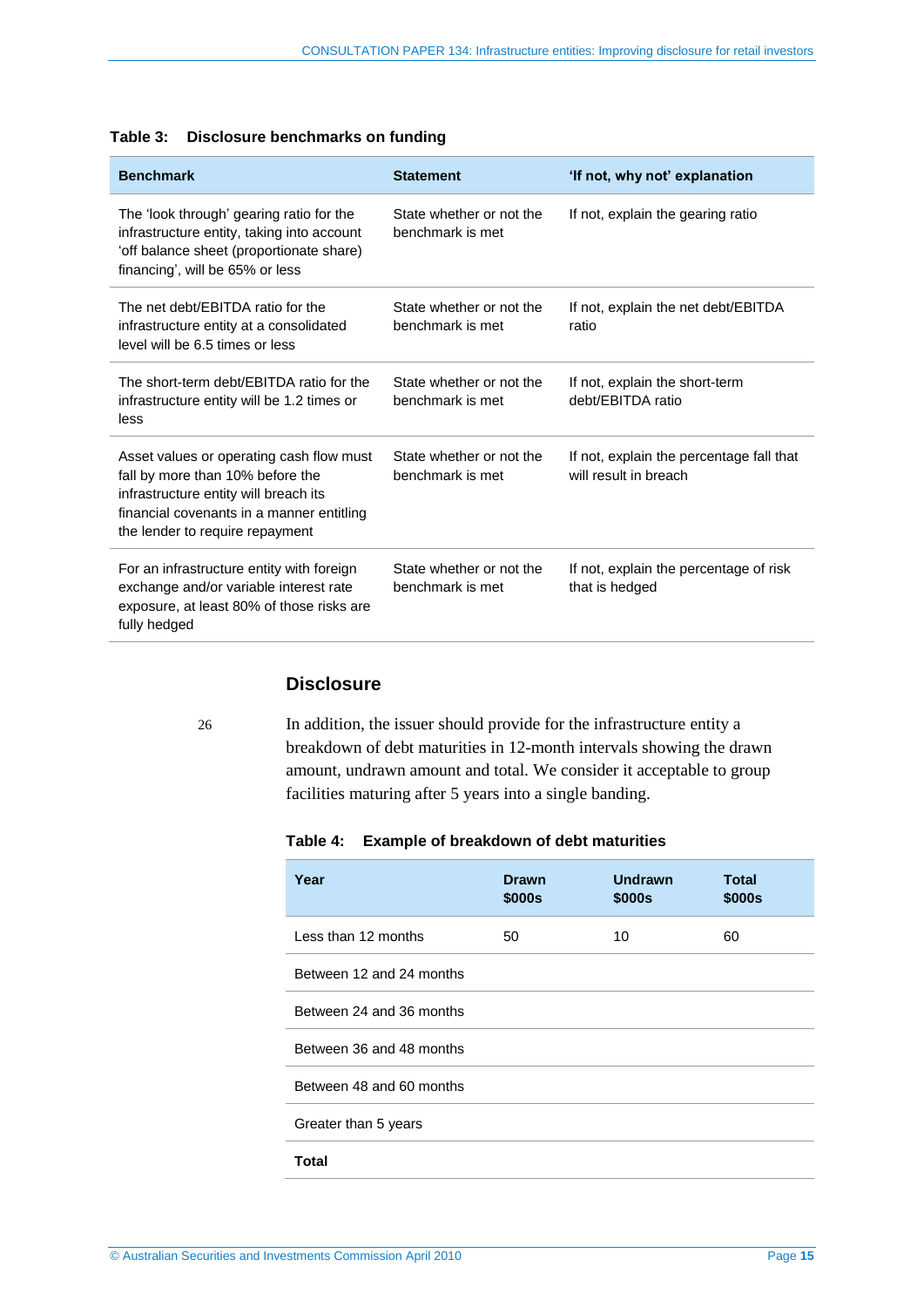- 27 The issuer should detail the risks and consequences related to seeking refinance in periods when credit markets are disrupted.
- 28 If the infrastructure entity has foreign exchange and/or interest rate risk, the issuer should disclose the infrastructure entity's policy for hedging those risks. Disclose the infrastructure entity's current and intended future hedging positions.
- 29 The gearing ratio for the infrastructure entity should be calculated (excluding any investors' contributions classified as liabilities, other than borrowings) using the following formula, separately on both 'on balance sheet' and 'off balance sheet (proportionate share)' bases:

| Gearing ratio | = | <b>Total liabilities</b> |
|---------------|---|--------------------------|
|               |   | Total assets             |

Note: The formula used should be shown with the information above.

30 The net debt/EBITDA ratio should be calculated (on a consolidated basis, if applicable) using the following formula, based on the latest financial statements, separately on both 'on balance sheet' and 'off balance sheet (proportionate share)' bases:

| Net debt/<br><b>EBITDA</b> ratio | $=$ | Net debt (being total interest bearing<br>liabilities less cash and cash equivalents) |
|----------------------------------|-----|---------------------------------------------------------------------------------------|
|                                  |     | EBITDA – unrealised gains + unrealised                                                |

losses

31 The short-term debt/EBITDA ratio should be calculated using the following formula, based on the latest financial statements:

| short-term        | short-term debt (being interest                                                                |
|-------------------|------------------------------------------------------------------------------------------------|
| debt/EBITDA ratio | bearing liabilities required to be<br>classified as current under the<br>Accounting Standards) |
|                   | EBITDA - unrealised gains +<br>unrealised losses                                               |

32 The PDS or prospectus should explain to investors what the ratios mean in practical terms and how investors can use the ratios to determine the infrastructure entity's level of risk and overall gearing and debt/EBITDA cover. The liabilities and assets used to calculate the ratios should be based on the infrastructure entity's latest audited or reviewed financial statements or the latest valuations. Where there have been material changes since the last financial statements, the infrastructure entity will also need to provide updated calculations in the PDS.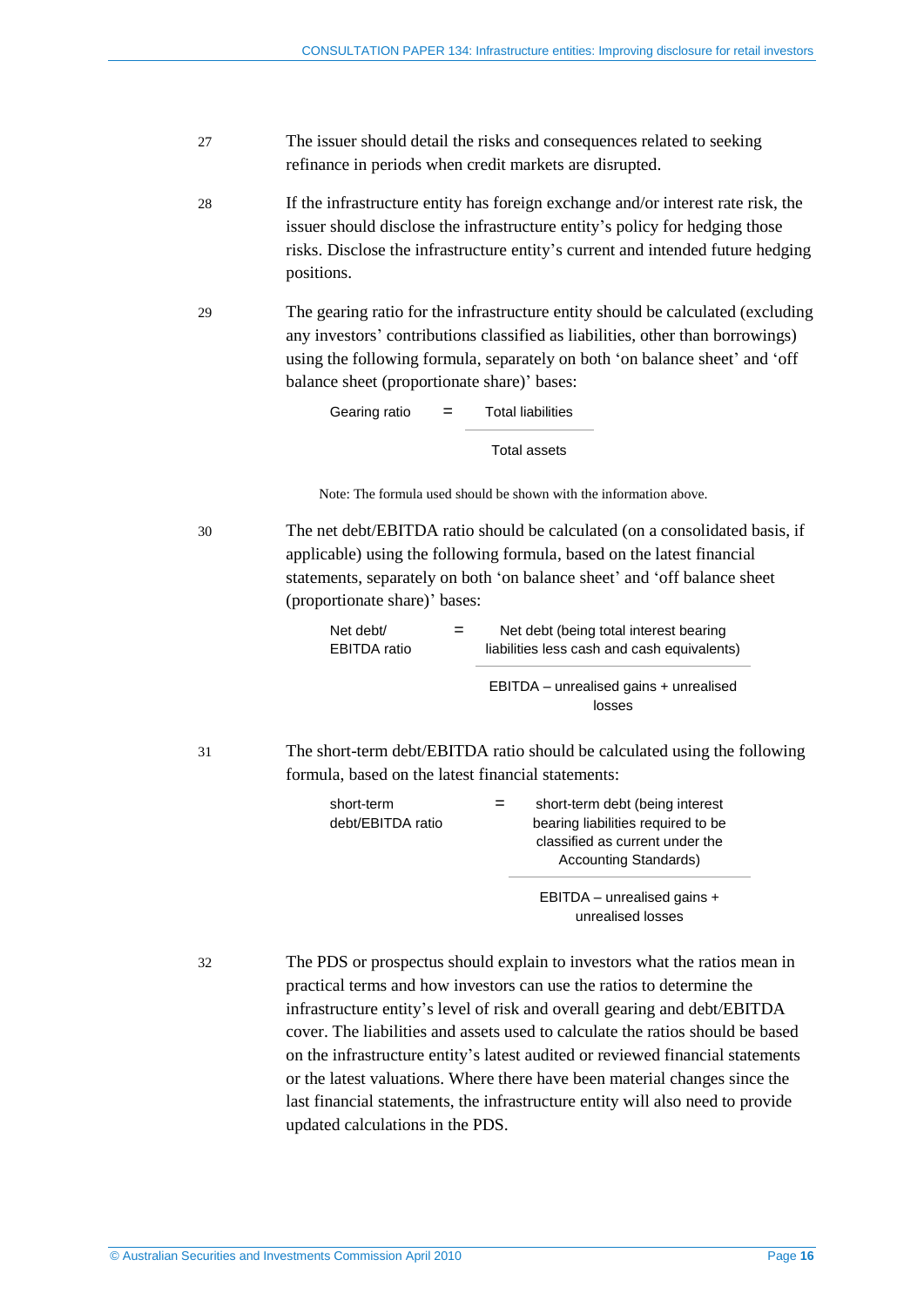- 33 The issuer should provide a table showing details on each facility, including at a minimum:
	- (a) name and provider of the facility;
	- (b) gearing;
	- (c) maturity;
	- (d) drawn;
	- (e) undrawn;
	- (f) interest rate;
	- (g) material covenants;
	- (h) hedged/unhedged;
	- (i) the security provided for the facility, for example, whether recourse is limited to an asset (ring-fenced);
	- (j) the potential impact of breach of any material covenant; and
	- (k) whether the facility will have a higher priority than investors.
- <span id="page-16-0"></span>34 The issuer should disclose its operating cash flow forecast for the next five years in tabular form showing inflows and outflows on an annual basis.

### **Explanation**

- 35 Information about the financial terms and material covenants in debt and credit facilities is important. A breach of a material covenant can result in termination of the facility. The viability of an infrastructure entity can also be affected if debt is not ring-fenced. Operating cash flow is an important indicator of an entity's sustainable capacity to meet its commitments.
- 36 The returns of an infrastructure entity may be substantially affected by changes in the interest rate or foreign exchange rates.
- 37 Debt and credit facilities that are due to mature within a relatively short timeframe can be a significant risk factor, especially in periods where credit is more difficult and expensive to obtain.
- 38 We consider that gearing and debt/EBITDA ratios are important information for investors when they are comparing relative risks and returns of infrastructure entities.
- 39 If an infrastructure entity engages in hedging of foreign exchange and interest rates, investors are exposed to the counterparties. Information about the infrastructure entity's approach to engaging counterparties and the entity's engagement with counterparties is therefore relevant for investors, as it allows them to analyse their counterparty risk.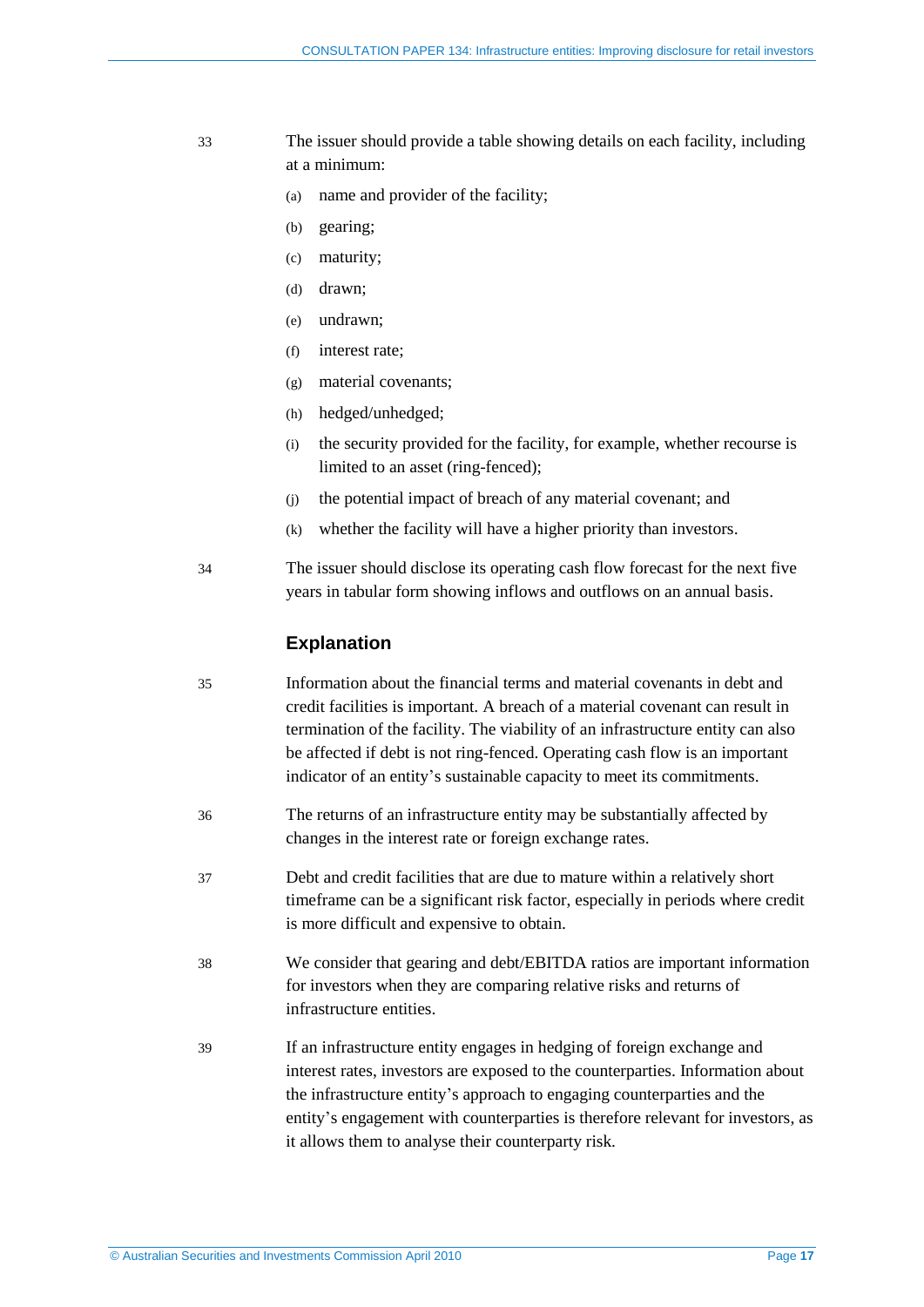## <span id="page-17-0"></span>**Benchmark 3: Assumptions and sensitivity analysis**

## **Proposal**

**C4** We propose the issuer should address the disclosure benchmarks in [Table 5](#page-17-1) and make the additional disclosures listed in paragraphs [40–](#page-17-2)[41.](#page-18-1)

|  | Your feedback |
|--|---------------|
|--|---------------|

- C4Q1 Are the disclosure benchmarks we propose appropriate?
- C4Q2 Do you think there are more effective ways of addressing the issues relating to sensitivity analysis? Please explain your answer.

#### <span id="page-17-1"></span>**Table 5: Disclosure benchmarks on assumptions and sensitivity analysis**

| <b>Benchmark</b>                                                                                                                                                                                                                                                                                                                                                              | <b>Statement</b>                             | 'If not, why not' explanation                                                                                                                                                                                                                    |
|-------------------------------------------------------------------------------------------------------------------------------------------------------------------------------------------------------------------------------------------------------------------------------------------------------------------------------------------------------------------------------|----------------------------------------------|--------------------------------------------------------------------------------------------------------------------------------------------------------------------------------------------------------------------------------------------------|
| An independent expert has provided an<br>unqualified confirmation that the key<br>assumptions in the infrastructure entity's<br>base-case model used for forecasting,<br>including in relation to net profits, rates of<br>return or distributions, are reasonable                                                                                                            | State whether or not the<br>benchmark is met | If not, explain on what basis the<br>assumptions were considered<br>reasonable                                                                                                                                                                   |
| The assumptions in the entity's base-<br>case models for debt and equity raising<br>are consistent                                                                                                                                                                                                                                                                            | State whether or not the<br>benchmark is met | If not, explain how the assumptions<br>differ                                                                                                                                                                                                    |
| For any completed asset developed by<br>the infrastructure entity or completed<br>immediately prior to its ownership of the<br>asset, assessed on each anniversary of<br>completion of the asset for the first 2<br>years after completion, the actual results<br>equal or exceed the key assumptions for<br>that year in the model at the<br>commencement of the development | State whether or not the<br>benchmark is met | If not, explain why the actual results<br>are below the assumptions<br>Note: This benchmark should also<br>be addressed in any PDS or<br>prospectus current between the 1st<br>and 3rd anniversary of completion of<br>development of the asset. |

### **Disclosure**

<span id="page-17-2"></span>

- 40 In addition to addressing the disclosure benchmark in [Table 5,](#page-17-1) the issuer should:
	- (a) provide details of the operating capacity of the infrastructure entity's assets;
	- (b) provide a table disclosing three to five of the assumptions in the entity's model likely to have the most material impact on forecasted information (e.g. estimates of net profit, rate of return or distributions), showing the impact on an investor if any, and separately if all, of the actual figures were materially less than forecast, for example, 10% and 20% less than the assumptions; and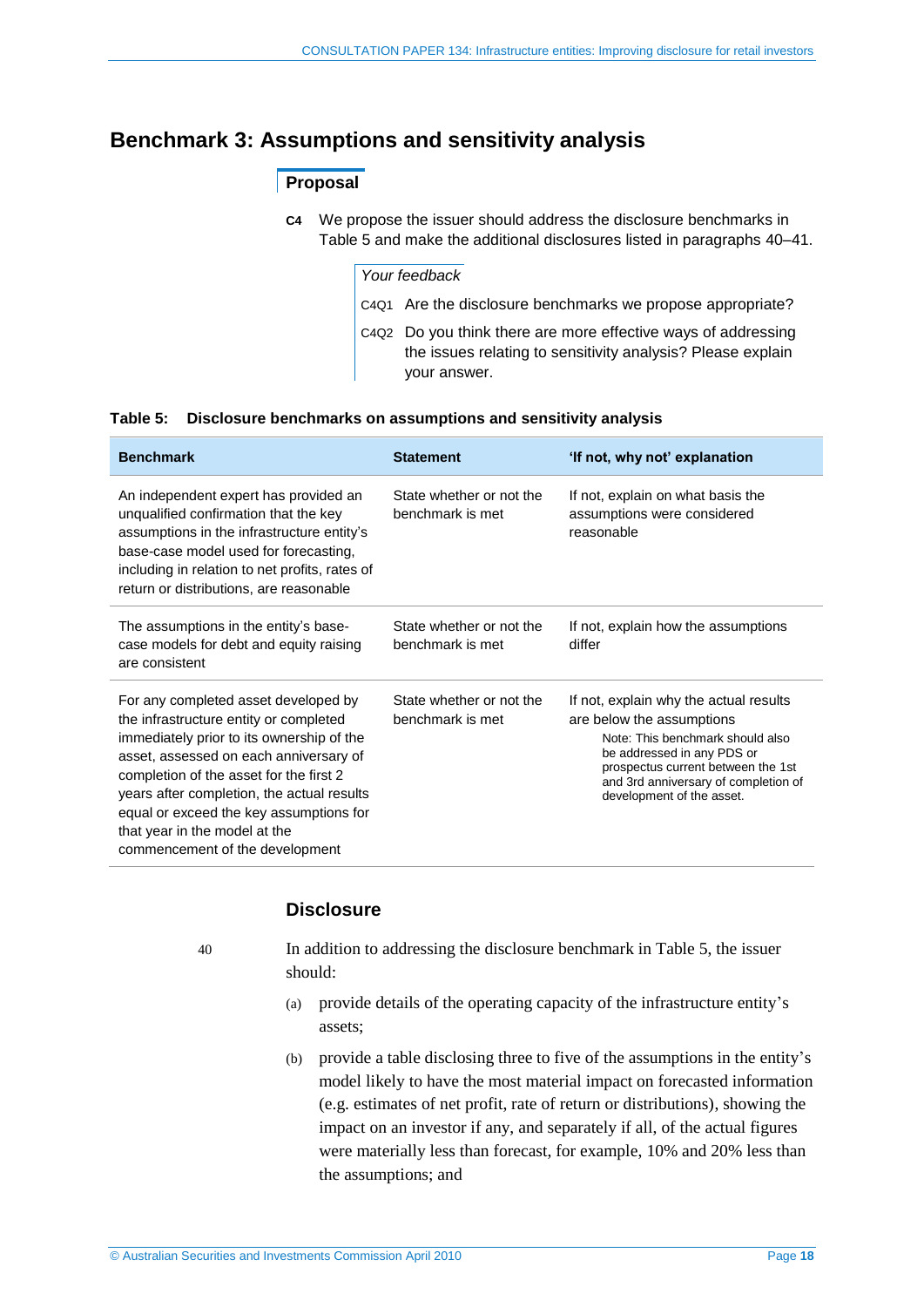- (c) disclose:
	- (i) the infrastructure entity's policy regarding independent auditing of the base-case model;
	- (ii) whether audits and supporting documentation are available for inspection by investors; and
	- (iii) any circumstances that may result in a conflict of interest arising in respect of the conduct of the audit.
- <span id="page-18-1"></span>41 Where an independent expert's report is provided for the development of a model, the issuer should state that having regard to the report the disclosure complies with Regulatory Guide 170 *Prospective financial information*  (RG 170) and ensure that the expert's report contains sufficient information to enable investors to assess the reasonableness of the forecasts.

## **Explanation**

42 It is important for investors to understand the key assumptions that are used to estimate the returns of an infrastructure entity and the actual performance of the entity in comparison with those assumptions. Disclosure about the effect on returns if an asset underperforms will assist investors to assess the risk associated with the infrastructure entity. It will also provide investors with confidence to know that the infrastructure entity's model has been independently verified by an appropriately qualified person.

## <span id="page-18-0"></span>**Benchmark 4: Valuation policy**

## **Proposal**

**C5** We propose the issuer should address the disclosure benchmarks in [Table 6](#page-18-2) and make the additional disclosures listed in paragraph [43.](#page-19-1)

|  | Your feedback                                                                                                                   |
|--|---------------------------------------------------------------------------------------------------------------------------------|
|  | C5Q1 Are the disclosure benchmarks we propose appropriate?                                                                      |
|  | C5Q2 Do you think there are more effective ways of addressing the<br>issues relating to valuations? Please explain your answer. |

#### <span id="page-18-2"></span>**Table 6: Disclosure benchmarks on valuation policy**

| <b>Benchmark</b>                                                                                                            | <b>Statement</b>                             | 'If not, why not' explanation                                                 |
|-----------------------------------------------------------------------------------------------------------------------------|----------------------------------------------|-------------------------------------------------------------------------------|
| Valuations are conducted pursuant to a<br>policy approved by the board of the<br>issuer                                     | State whether or not the<br>benchmark is met | If not, explain how valuations are<br>conducted                               |
| The infrastructure entity's valuation<br>policy requires an updated valuation no<br>more than 3 months after the issuer has | State whether or not the<br>benchmark is met | If not, explain how often the<br>infrastructure entity's assets are<br>valued |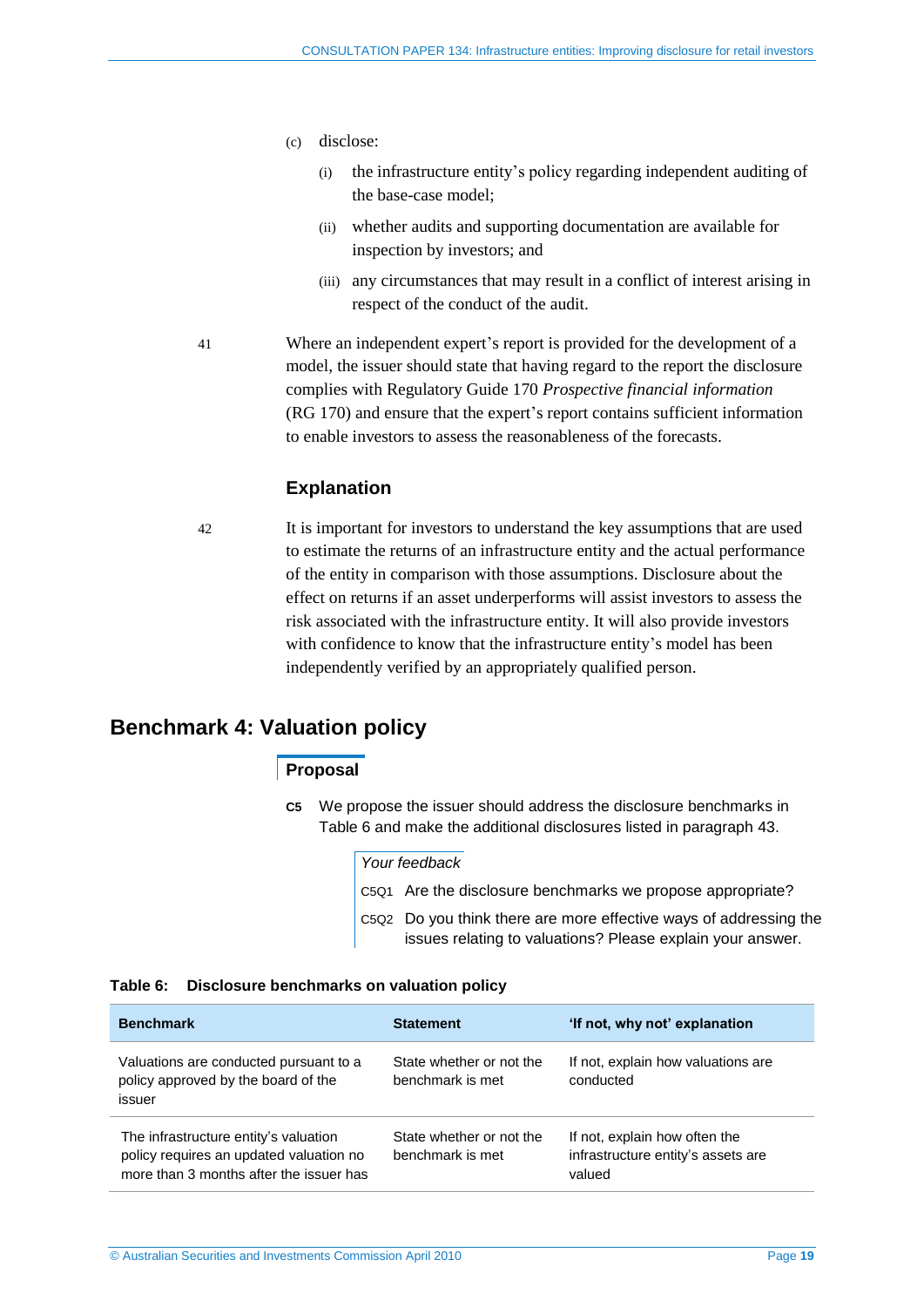| <b>Benchmark</b>                                                                                                                                                                         | <b>Statement</b> | 'If not, why not' explanation |
|------------------------------------------------------------------------------------------------------------------------------------------------------------------------------------------|------------------|-------------------------------|
| reason to believe that the market value<br>of an asset is likely to have changed by<br>5% or more, unless:                                                                               |                  |                               |
| • the likely change is no more than 10%;<br>and                                                                                                                                          |                  |                               |
| • the directors of the issuer have<br>determined that this is not in the best<br>interests of members and have<br>published a statement of that<br>determination on the issuer's website |                  |                               |

#### **Disclosure**

<span id="page-19-1"></span>43 In addition to addressing the disclosure benchmark in [Table 6,](#page-18-2) the issuer should disclose:

- (a) the infrastructure entity's valuation policy;
- (b) whether valuations and supporting documentation are available for inspection by investors;
- (c) any circumstances that may result in a conflict of interest arising in respect of preparation of the valuation; and
- (d) in relation to the current valuation for each significant asset, its purpose, the market value assessed, the key assumptions used to determine market value, including, in relation to income and capital growth, discount rates, terminal yield and capital expenditure (if applicable).

## **Explanation**

44 It is important for investors to have access to, and understand, valuations and their key assumptions. Investors should also understand the infrastructure entity's policy on valuations so that they can form a view as to their reliability.

## <span id="page-19-0"></span>**Benchmark 5: Distribution policy**

## **Proposal**

**C6** We propose the issuer should address the disclosure benchmark in [Table 7](#page-20-1) and make the additional disclosures listed in paragraph [45.](#page-20-2)

### *Your feedback*

| C6Q1 Is the disclosure benchmark that we propose appropriate?                                                                                                         |
|-----------------------------------------------------------------------------------------------------------------------------------------------------------------------|
| C6Q2 Do you think there are more effective ways of addressing<br>the issues relating to the distributions of an infrastructure<br>entity? Please explain your answer. |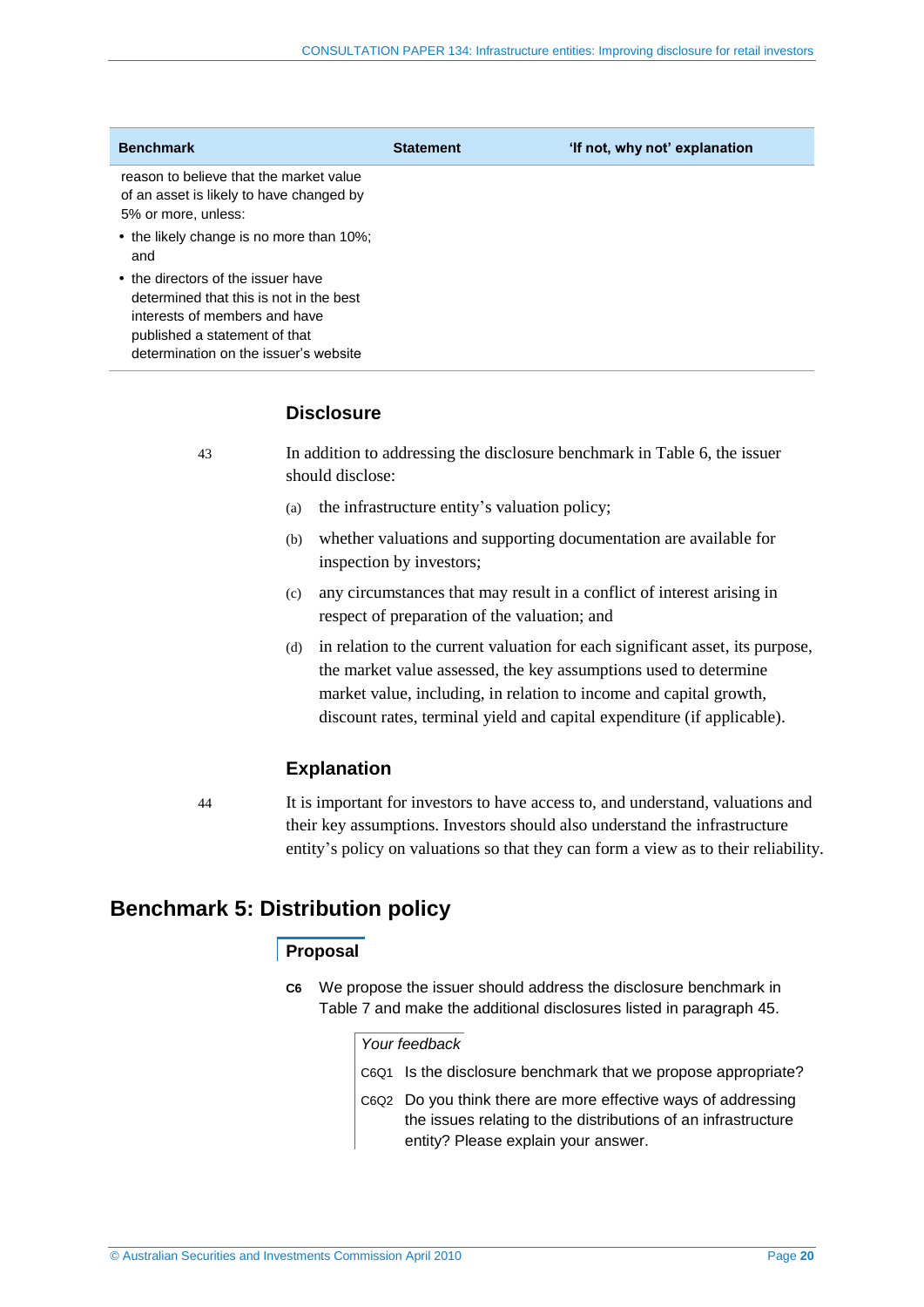| <b>Benchmark</b>                                                                                     | <b>Statement</b>                             | 'If not, why not' explanation                                                               |
|------------------------------------------------------------------------------------------------------|----------------------------------------------|---------------------------------------------------------------------------------------------|
| An infrastructure entity which is a trust<br>will only pay distributions from operating<br>cash flow | State whether or not the<br>benchmark is met | If not, explain how the infrastructure<br>entity which is a trust will pay<br>distributions |

#### <span id="page-20-1"></span>**Table 7: Disclosure benchmark on distribution policy**

## **Disclosure**

<span id="page-20-2"></span>

| 45 |     | In addition to addressing the benchmark in Table 7, the issuer should disclose:                             |
|----|-----|-------------------------------------------------------------------------------------------------------------|
|    | (a) | the infrastructure entity's distribution policy and any rights that the<br>issuer has to change the policy; |
|    | (b) | on payment of distributions, the portion attributable to income, capital<br>and debt;                       |
|    | (c) | the risks associated with distributions being paid from sources other<br>than operating cash flow; and      |
|    | (d) | the sustainability of forecast distributions.                                                               |
|    |     | <b>Explanation</b>                                                                                          |
| 46 |     | Investors should understand how distributions are funded and the extent to                                  |

which distributions are contingent on the accuracy of the assumptions in the infrastructure entity's model, in order to assess whether the distributions policy is sustainable.

## <span id="page-20-0"></span>**Benchmark 6: Withdrawal policy**

## **Proposal**

**C7** We propose the issuer should address the disclosure benchmark in [Table 8](#page-20-3) and make the additional disclosures listed in paragraph [47.](#page-21-1)

| Your feedback                                                                                                      |
|--------------------------------------------------------------------------------------------------------------------|
| $\vert$ C7Q1 Is the disclosure benchmark we propose appropriate?                                                   |
| $\vert$ C7Q2 Do you think there are more effective ways of addressing<br>these issues? Please explain your answer. |

### <span id="page-20-3"></span>**Table 8: Disclosure benchmark on withdrawal policy**

| <b>Benchmark</b>                                                                                                                                                                                                     | <b>Statement</b>                             | 'If not, why not' explanation                          |
|----------------------------------------------------------------------------------------------------------------------------------------------------------------------------------------------------------------------|----------------------------------------------|--------------------------------------------------------|
| For an unlisted registered scheme that is<br>a unit trust, the unit price for the issue of<br>new units or withdrawals will be<br>reviewed, and updated if appropriate,<br>after finalisation of a new valuation and | State whether or not the<br>benchmark is met | If not, explain how often the unit price<br>is updated |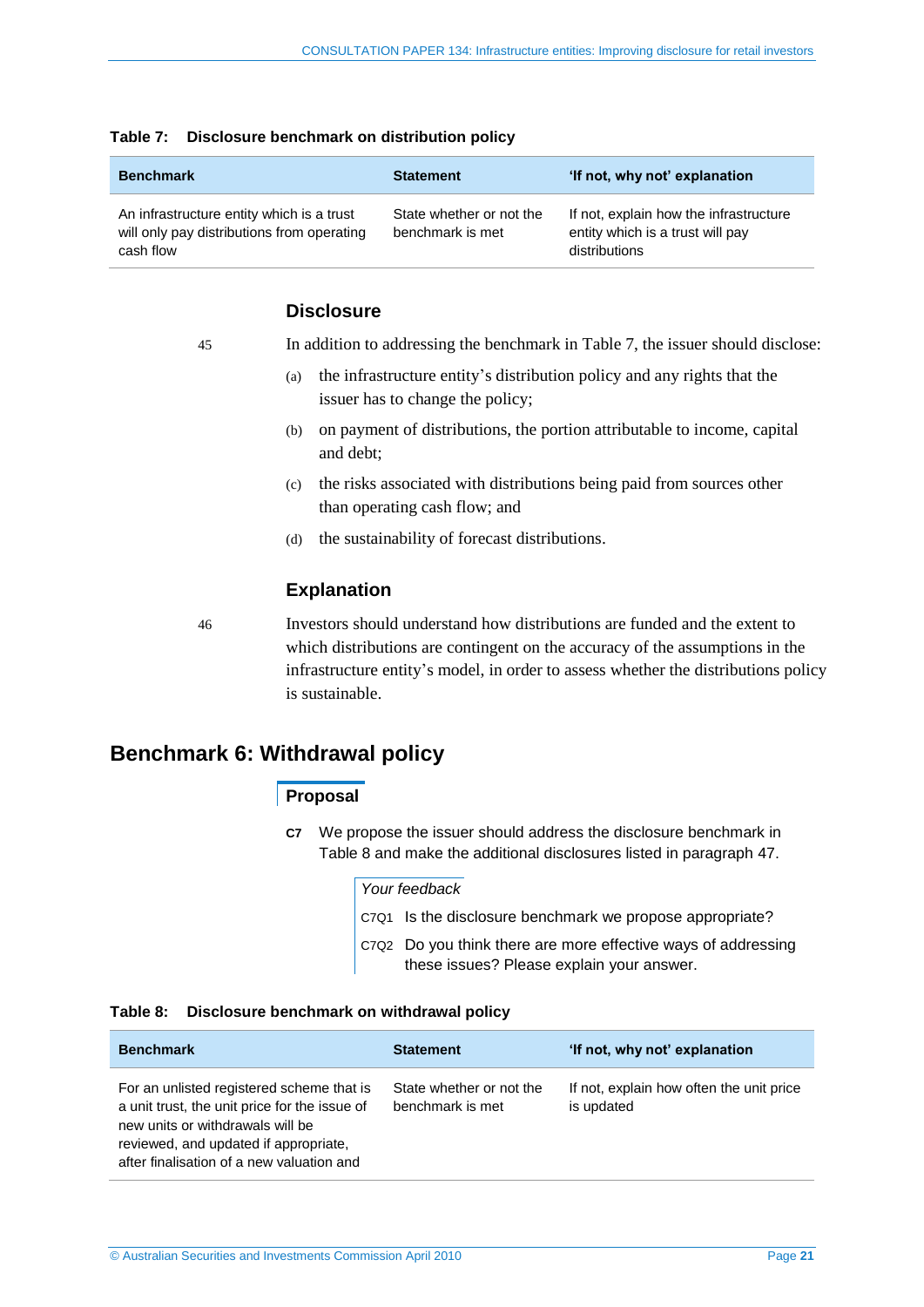| before the issue of new units or | <b>Benchmark</b>        | <b>Statement</b> | 'If not, why not' explanation |
|----------------------------------|-------------------------|------------------|-------------------------------|
|                                  | withdrawal of any units |                  |                               |

### **Disclosure**

<span id="page-21-1"></span>47 In addition to addressing the benchmark in [Table 8,](#page-20-3) the issuer for an unlisted infrastructure entity that is a unit trust should disclose:

- (a) the withdrawal policy, the maximum period allowed under the constitution of the entity where there is a right of withdrawal and any rights that the issuer has to change the policy;
- (b) any significant risk factors or limitations that may impact on the ability of investors to withdraw from the entity;
- (c) how investors can exercise their withdrawal rights, including any conditions on exercise;
- (d) if withdrawal from the entity is to be funded from an external liquid facility, the material terms of this facility, including any rights the provider has to suspend or cancel the facility;
- (e) how investors will be notified of any material changes to withdrawal rights, for example, if withdrawal rights are to be suspended; and
- (f) whether the amount of capital in the infrastructure entity has been reduced by more than 5% in any three-month period.

## **Explanation**

48 It is important for an investor to understand their withdrawal entitlement, the risk factors that may impact on their entitlement and how withdrawals will be funded.

## <span id="page-21-0"></span>**Benchmark 7: Portfolio diversification**

## **Proposal**

**C8** We propose the issuer should address the disclosure benchmark in [Table 9](#page-22-0) and make the additional disclosures listed in paragraph [49.](#page-22-1)

#### *Your feedback*

- C8Q1 Is the disclosure benchmark that we propose appropriate?
- C8Q2 Do you think there are more effective ways of addressing these issues? Please explain your answer.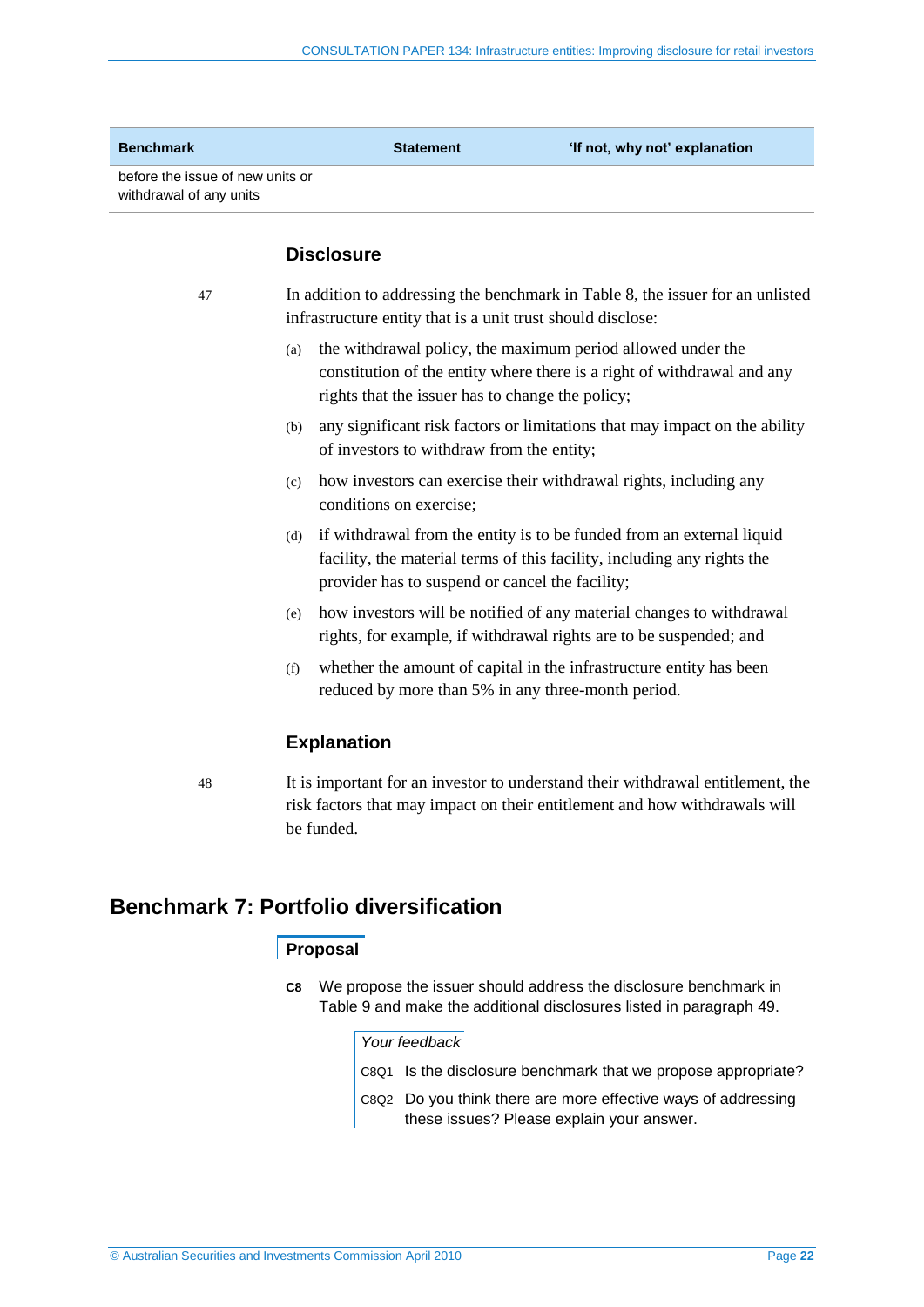| <b>Benchmark</b>                                                                                                                                                            | <b>Statement</b>                             | 'If not, why not' explanation                                                                    |
|-----------------------------------------------------------------------------------------------------------------------------------------------------------------------------|----------------------------------------------|--------------------------------------------------------------------------------------------------|
| For an infrastructure entity with more<br>than one asset, the assets of the<br>infrastructure entity conform with the<br>portfolio diversification policy for the<br>entity | State whether or not the<br>benchmark is met | If not, explain why the assets of the<br>infrastructure entity do not conform<br>with the policy |

#### <span id="page-22-0"></span>**Table 9: Disclosure benchmark on portfolio diversification**

## **Disclosure**

<span id="page-22-1"></span>49 In addition to addressing the benchmark in [Table 9,](#page-22-0) the issuer should disclose:

- (a) the infrastructure entity's portfolio diversification policy, including in relation to investment size, asset and investment type, location, political, operational and financing risk;
- (b) the infrastructure entity's actual portfolio diversification having regard to the infrastructure entity's portfolio diversification policy; and
- (c) if there is a variance between the policy and the actual position of more than 5%, or that is otherwise material, explain why.

## **Explanation**

50 Portfolio diversification is an important risk management tool. It is also often an important consideration for investors. It is therefore important that investors understand whether an infrastructure entity's assets accord with its portfolio diversification policy. We acknowledge that there are infrastructure entities with only one asset type. We believe it is necessary for investors to understand the concentration risk associated with that investment policy.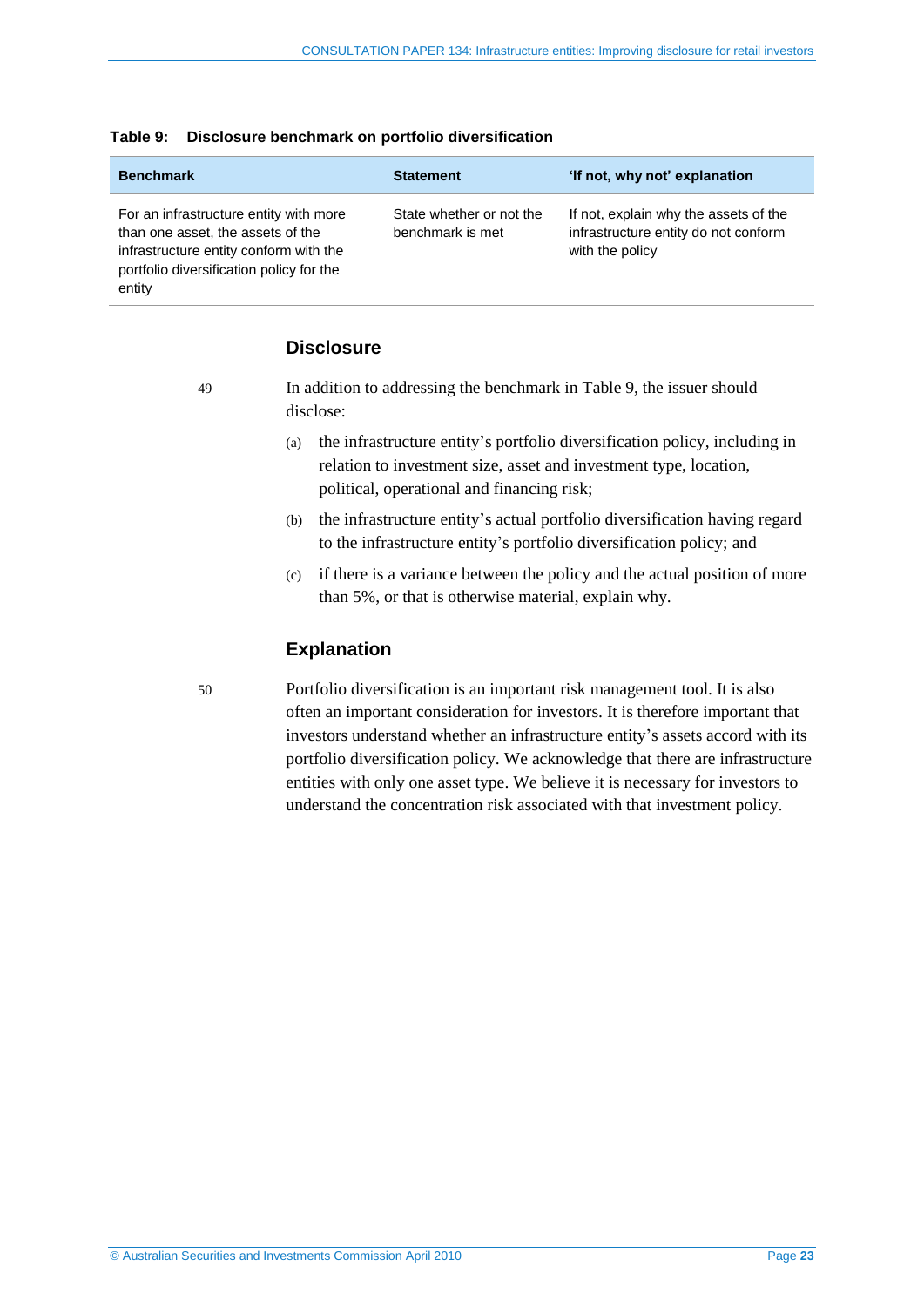## <span id="page-23-0"></span>**D The form of benchmark disclosure**

### **Key points**

Product disclosure statements and prospectuses for an infrastructure entity should contain a table, within the first 15 pages, summarising the entity's disclosure against the benchmarks, including explanations where the infrastructure entity does not meet the disclosure benchmarks.

## <span id="page-23-1"></span>**Proposal**

- **D1** We propose that disclosure documents contain a summary in table form, within the first 15 pages, setting out the infrastructure entity's disclosure against the benchmarks, including an explanation on an 'if not, why not' basis where the infrastructure entity does not meet the disclosure benchmark.
- **D2** We propose that if need be disclosure against the benchmarks should be made more fully in the remainder of the document.

#### *Your feedback*

- D2Q1 Do you foresee any difficulties associated with providing a summary of disclosure benchmark issues near the beginning of the disclosure document?
- D2Q2 Are there any other issues associated with requiring disclosure against the benchmarks for infrastructure entities?

## **Explanation**

| 51 | The purpose of the proposed form of disclosure is to achieve consistent<br>disclosure about particular features of an infrastructure entity, in a format<br>that allows investors to compare different entities easily.                                                                                                                                                   |
|----|---------------------------------------------------------------------------------------------------------------------------------------------------------------------------------------------------------------------------------------------------------------------------------------------------------------------------------------------------------------------------|
| 52 | Disclosure should be in the form of a table, with a separate section for each<br>of the disclosure benchmarks: see the example in Table 10.                                                                                                                                                                                                                               |
| 53 | For each disclosure benchmark, the table should state the disclosure<br>benchmark, whether or not the benchmark is met and provide an explanation<br>if the benchmark is not met. This should be immediately followed by the<br>additional disclosure information for that benchmark, set out in the same<br>order as the relevant paragraphs of this consultation paper. |
| 54 | Any further disclosure that is required against the benchmark should be:<br>clearly and prominently disclosed in the PDS as close to the table<br>(a)<br>referred to in proposal D1 as is practicable; and                                                                                                                                                                |

(b) updated in ongoing disclosures.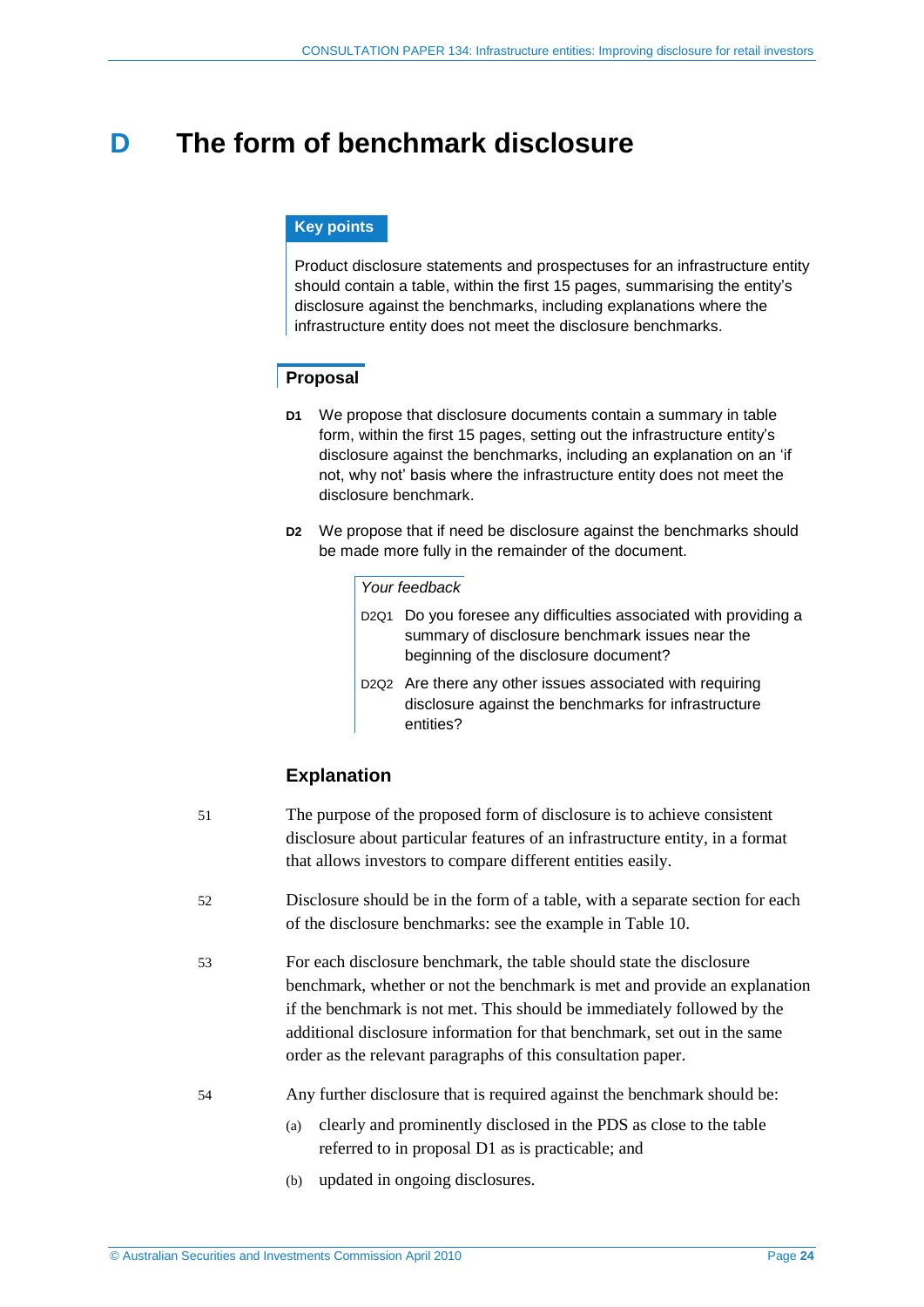## <span id="page-24-1"></span><span id="page-24-0"></span>**Example of benchmark disclosure**

| <b>Benchmark 6</b>                                                                                                                                                                                                                                                               | <b>Statement</b>                                         | <b>Explanation</b>                                                          |
|----------------------------------------------------------------------------------------------------------------------------------------------------------------------------------------------------------------------------------------------------------------------------------|----------------------------------------------------------|-----------------------------------------------------------------------------|
| For an unlisted registered scheme that is a<br>unit trust, the unit price for the issue of new<br>units or withdrawals will be reviewed, and<br>updated if appropriate, after finalisation of a<br>new valuation and before the issue of new<br>units or withdrawal of any units | The benchmark<br>is met / The<br>benchmark is<br>not met | If the benchmark is not met, explain how<br>often the unit price is updated |

#### **Table 10: Example for Benchmark 6: Withdrawal policy**

#### **Benchmark 6 disclosure**

*The issuer for an unlisted infrastructure entity should disclose:*

- *the withdrawal policy, the maximum period allowed under the constitution of the entity and any rights that the issuer or company has to change the policy;*
- *any significant risk factors or limitations that may impact on the ability of investors to withdraw from the entity;*
- *how investors can exercise their withdrawal rights, including any conditions on exercise;*
- *if withdrawal from the entity is to be funded from an external liquid facility, the material terms of this facility, including any rights the provider has to suspend or cancel the facility;*
- *how investors will be notified of any material changes to withdrawal rights, for example, if withdrawal rights are to be suspended; and*
- *whether the amount of capital in the infrastructure entity has been reduced by more than 5% in any threemonth period.*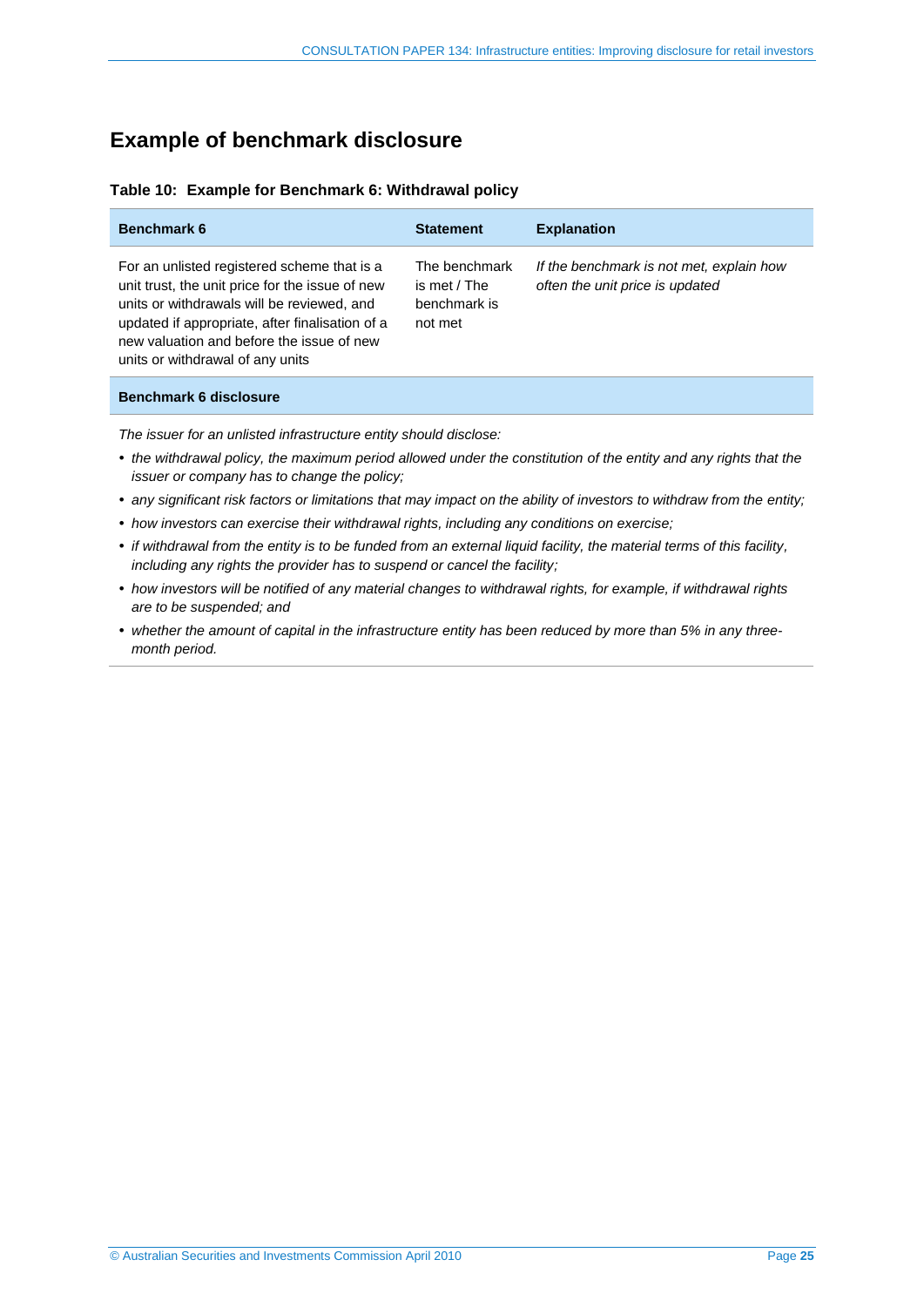## <span id="page-25-0"></span>**E Regulatory and financial impact**

- 55 In developing the proposals in this paper, we have carefully considered their regulatory and financial impact. On the information currently available to us we think they will strike an appropriate balance between:
	- (a) the desirability of ensuring that retail investors have appropriate information to make fully informed investment decisions; and
	- (b) ensuring that the efficiency of the market in executing transactions is not inhibited through unnecessary and overly burdensome disclosure requirements.
- 56 Before settling on a final policy, we will comply with the requirements of the Office of Best Practice Regulation (OBPR) by:
	- (a) considering all feasible options;
	- (b) if regulatory options are under consideration, undertaking a preliminary assessment of the impacts of the options on business and individuals or the economy;
	- (c) if our proposed option has more than low impact on business and individuals or the economy, consulting with OBPR to determine the appropriate level of regulatory analysis; and
	- (d) conducting the appropriate level of regulatory analysis, that is, completing a Business Cost Calculator report (BCC report) and/or a Regulation Impact Statement (RIS).
- 57 All BCC reports and RISs are submitted to the OBPR for approval before we make any final decision. Without an approved BCC report and/or RIS, ASIC is unable to give relief or make any other form of regulation, including issuing a regulatory guide that contains regulation.
- 58 To ensure that we are in a position to properly complete any required BCC report or RIS, we ask you to provide us with as much information as you can about our proposals or any alternative approaches including:
	- (a) the likely compliance costs;
	- (b) the likely effect on competition; and
	- (c) other impacts, costs and benefits.

See 'The consultation process', p. [4.](#page-3-1)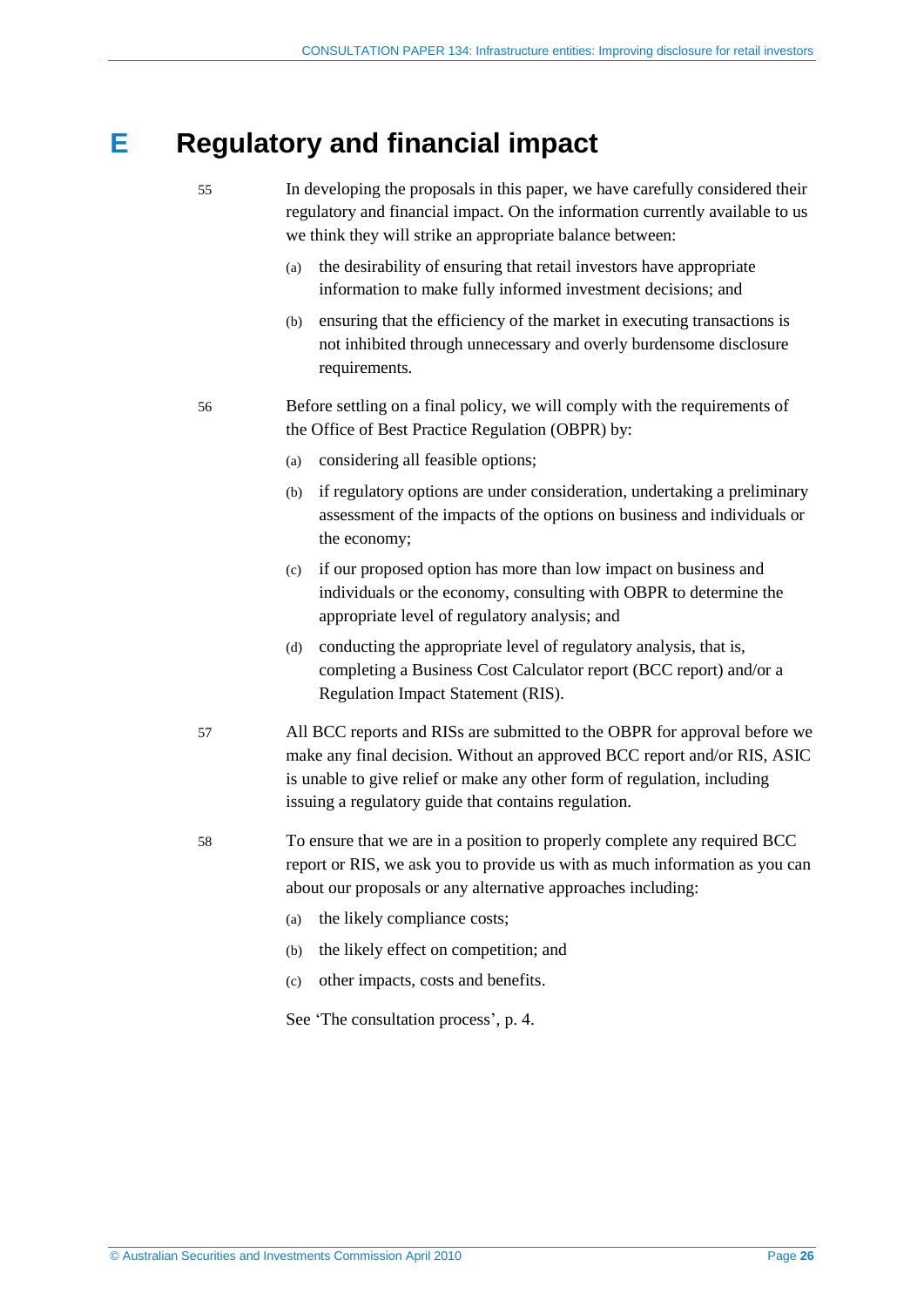# <span id="page-26-0"></span>**Key terms**

| Term                    | <b>Meaning in this document</b>                                                                                                                                                                                                                                                                                                                                                                                                                                                                                                                                        |
|-------------------------|------------------------------------------------------------------------------------------------------------------------------------------------------------------------------------------------------------------------------------------------------------------------------------------------------------------------------------------------------------------------------------------------------------------------------------------------------------------------------------------------------------------------------------------------------------------------|
| ASIC                    | Australian Securities and Investments Commission                                                                                                                                                                                                                                                                                                                                                                                                                                                                                                                       |
| Ch 6D (for example)     | A chapter of the Corporations Act (in this example<br>numbered 6D)                                                                                                                                                                                                                                                                                                                                                                                                                                                                                                     |
| <b>Corporations Act</b> | Corporations Act 2001, including regulations made for the<br>purposes of that Act                                                                                                                                                                                                                                                                                                                                                                                                                                                                                      |
| EBITDA                  | Earnings before interest, tax, depreciation and<br>amortisation                                                                                                                                                                                                                                                                                                                                                                                                                                                                                                        |
| enterprise value        | Market capitalisation plus interest bearing liabilities less<br>cash and cash equivalents                                                                                                                                                                                                                                                                                                                                                                                                                                                                              |
| infrastructure entity   | A listed or unlisted registered managed investment<br>scheme or company in which retail investors invest that<br>has, or is likely to have, at least 70% of its non-cash<br>assets in listed or unlisted infrastructure entities or<br>infrastructure assets. These assets may be roads,<br>railways, ports, airports, other transport facilities,<br>telecommunication facilities, waste processing, gas or<br>electricity generation, transmission or distribution, water<br>supply and sewerage, hospitals, education, public<br>housing or recreational facilities |
| operating cash flow     | Cash flow after working capital requirements (including<br>maintenance capital expenditure), interest and debt<br>payments but before distributions                                                                                                                                                                                                                                                                                                                                                                                                                    |
| RG 148 (for example)    | An ASIC regulatory guide (in this example numbered 148)                                                                                                                                                                                                                                                                                                                                                                                                                                                                                                                |
| Pt 7.9 (for example)    | A part of the Corporations Act (in this example numbered<br>7.9)                                                                                                                                                                                                                                                                                                                                                                                                                                                                                                       |
| s766E (for example)     | A section of the Corporations Act (in this example<br>numbered 766E)                                                                                                                                                                                                                                                                                                                                                                                                                                                                                                   |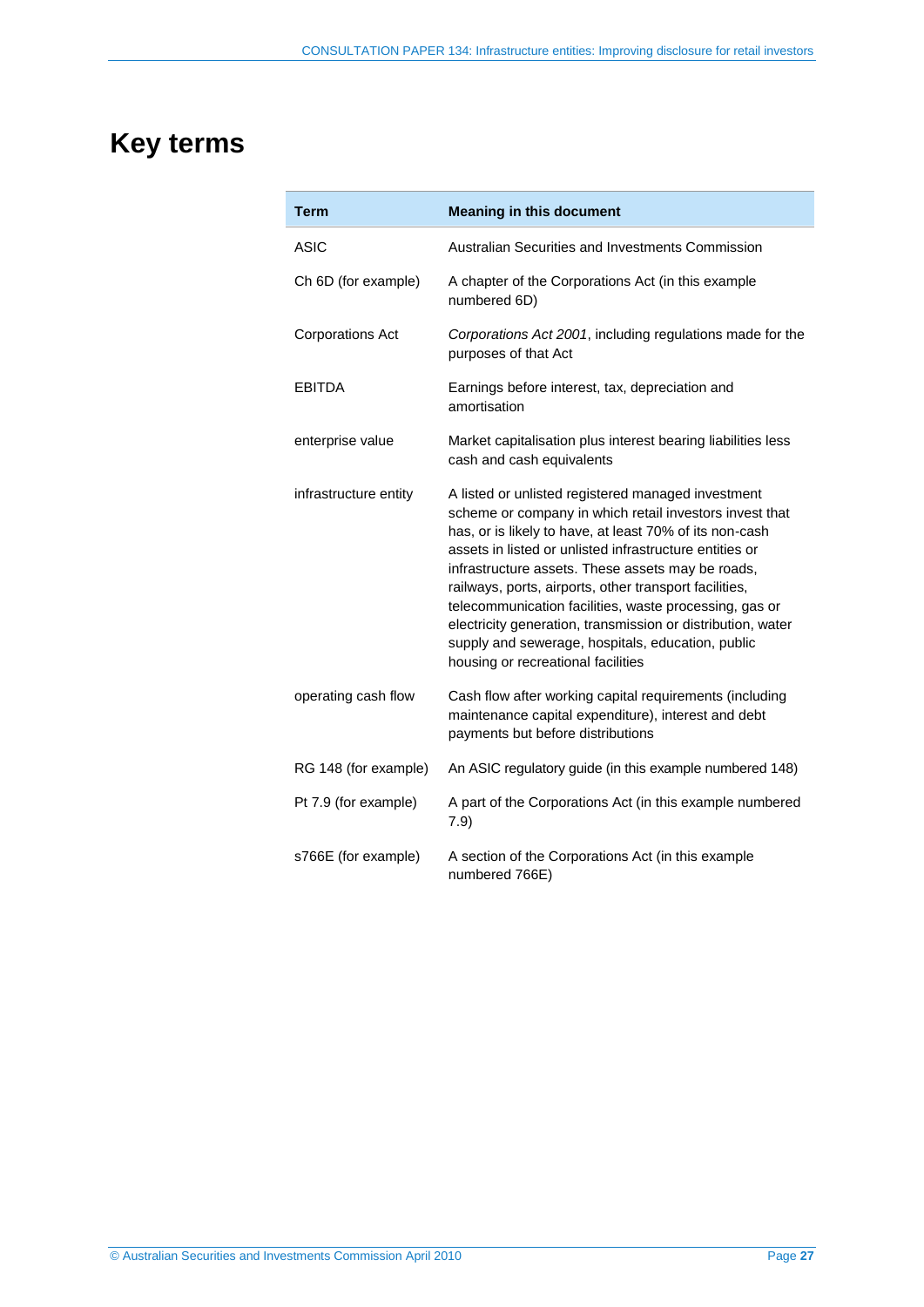# <span id="page-27-0"></span>**List of proposals and questions**

| Proposal       |                                                                                                                                                                                                                                                                                                                                                                                                                                                                                                                                                                                                                                                                                                                                                                                                                                                                                                                        | <b>Your feedback</b>                                                                                                                                                                |  |
|----------------|------------------------------------------------------------------------------------------------------------------------------------------------------------------------------------------------------------------------------------------------------------------------------------------------------------------------------------------------------------------------------------------------------------------------------------------------------------------------------------------------------------------------------------------------------------------------------------------------------------------------------------------------------------------------------------------------------------------------------------------------------------------------------------------------------------------------------------------------------------------------------------------------------------------------|-------------------------------------------------------------------------------------------------------------------------------------------------------------------------------------|--|
| <b>B1</b>      | We propose to define an 'infrastructure entity'<br>as a listed or unlisted registered managed<br>investment scheme or company in which retail<br>investors invest that has, or is likely to have, at<br>least 70% of its non-cash assets in listed or<br>unlisted infrastructure entities or infrastructure<br>assets. These assets may be roads, railways,<br>ports, airports, other transport facilities,<br>telecommunication facilities, waste<br>processing, gas or electricity generation,<br>transmission or distribution, water supply and<br>sewerage, hospitals, education, public<br>housing or recreational facilities. In relation to<br>an infrastructure entity that is a property fund,<br>we propose to apply the guidance we will<br>develop based on this consultation paper,<br>rather than Regulatory Guide 46 Unlisted<br>property schemes-improving disclosure for<br>retail investors (RG 46). | B1Q1 Do you agree with our proposed definition of<br>'infrastructure entity'? If not, why not?                                                                                      |  |
| B2             | We propose that the seven disclosure<br>benchmarks in Table 1 apply to all<br>infrastructure entities. Each of the disclosure<br>benchmarks contains two components:                                                                                                                                                                                                                                                                                                                                                                                                                                                                                                                                                                                                                                                                                                                                                   | B2Q1 Do you think that disclosure benchmarks are<br>necessary? If not, why not?<br>B2Q2 Do you think there are other, more relevant<br>disclosure benchmarks that should be used to |  |
|                | (a) benchmark statements that set levels<br>against which disclosure is required; and                                                                                                                                                                                                                                                                                                                                                                                                                                                                                                                                                                                                                                                                                                                                                                                                                                  | highlight information for retail investors?                                                                                                                                         |  |
|                | (b) additional disclosure requirements.                                                                                                                                                                                                                                                                                                                                                                                                                                                                                                                                                                                                                                                                                                                                                                                                                                                                                |                                                                                                                                                                                     |  |
| B <sub>3</sub> | We propose that the issuer for an<br>infrastructure entity should address the<br>disclosure benchmarks in Section C on an 'if<br>not, why not' basis.                                                                                                                                                                                                                                                                                                                                                                                                                                                                                                                                                                                                                                                                                                                                                                  | B3Q1 Do you agree that this is an effective means of<br>improving disclosure for retail investors in<br>infrastructure entities? If not, why not?                                   |  |
| C <sub>1</sub> | We propose the issuer should address each<br>disclosure benchmark in Table 2 and make<br>the additional disclosures listed in<br>paragraph 20.                                                                                                                                                                                                                                                                                                                                                                                                                                                                                                                                                                                                                                                                                                                                                                         | C1Q1 Are the disclosure benchmarks we propose<br>appropriate?<br>C1Q2 Do you think there are more effective ways of<br>addressing the issues relating to the structure              |  |
|                |                                                                                                                                                                                                                                                                                                                                                                                                                                                                                                                                                                                                                                                                                                                                                                                                                                                                                                                        | of an infrastructure entity? Please explain your<br>answer.                                                                                                                         |  |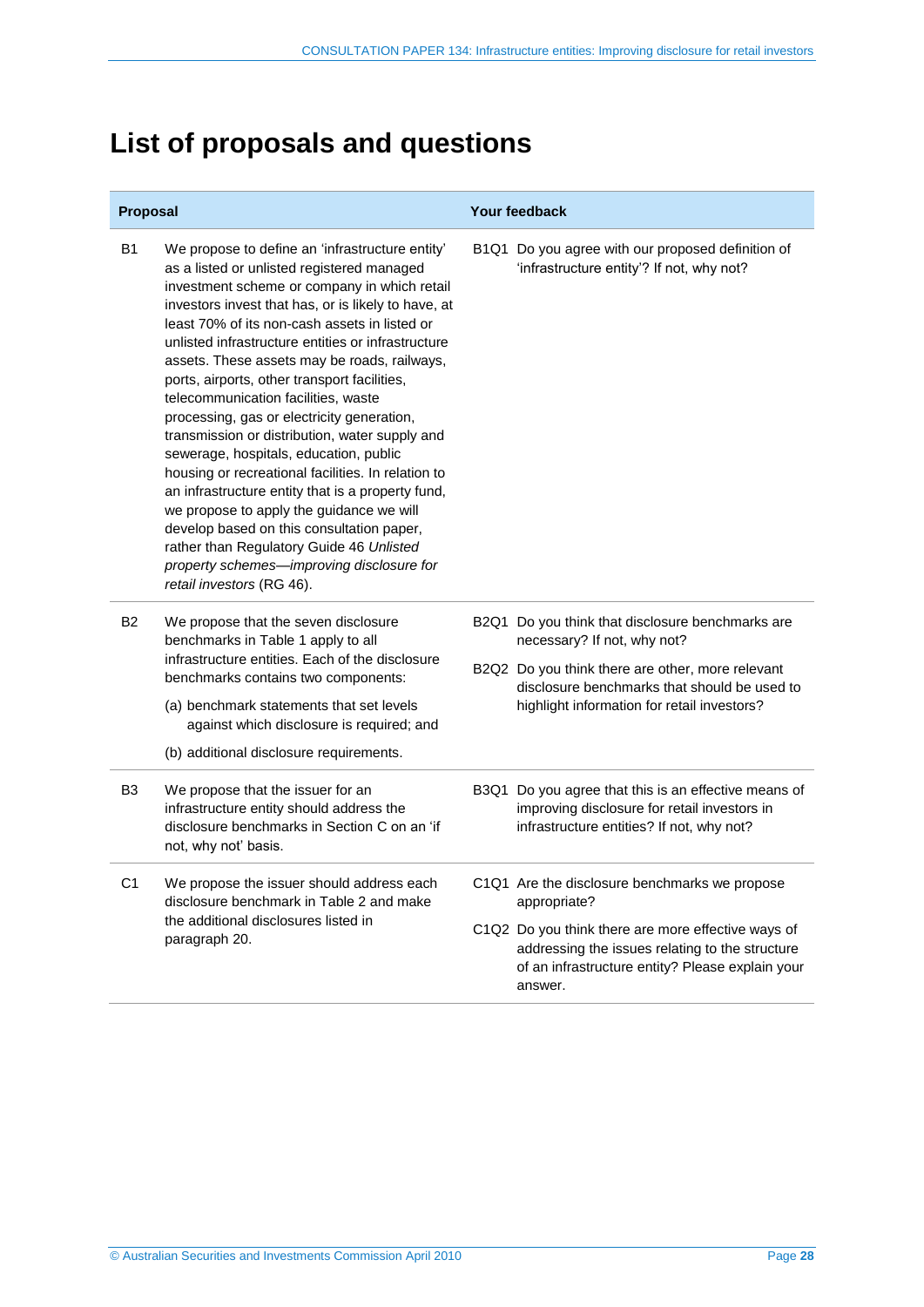| Proposal       |                                                                                                                                                                                                                                                                                                                                                                                                                                                                                                                                                                                                             | Your feedback                                                                                                                                             |  |
|----------------|-------------------------------------------------------------------------------------------------------------------------------------------------------------------------------------------------------------------------------------------------------------------------------------------------------------------------------------------------------------------------------------------------------------------------------------------------------------------------------------------------------------------------------------------------------------------------------------------------------------|-----------------------------------------------------------------------------------------------------------------------------------------------------------|--|
| C <sub>2</sub> | If guidance about disclosure is not<br>implemented or is ineffective, we have<br>alternative powers, for example, to direct<br>modification of the compliance plan of an<br>infrastructure entity that is a registered<br>scheme, to impose licence conditions on<br>Australian financial services licensees, and<br>exemption and modification powers that might<br>be available to address the concerns<br>regarding conflicts of interest and activities<br>involving related parties. Consideration might<br>be given to the scope for use of powers for:<br>(a) prohibiting arrangements that entrench | C2Q1 What are your views on the use of these<br>powers to address the concerns in proposal<br>C <sub>2</sub> ?                                            |  |
|                | management;<br>(b) prohibiting acquisition of assets from<br>related parties, on the basis that there are<br>irreconcilable conflicts involved in these                                                                                                                                                                                                                                                                                                                                                                                                                                                     |                                                                                                                                                           |  |
|                | transactions;<br>(c) requiring the purchasing infrastructure<br>entity to obtain an independent valuation<br>before a transaction with a related party<br>seller can proceed;                                                                                                                                                                                                                                                                                                                                                                                                                               |                                                                                                                                                           |  |
|                | (d) requiring independent board or investment<br>committee members to preside over<br>related party acquisitions; and                                                                                                                                                                                                                                                                                                                                                                                                                                                                                       |                                                                                                                                                           |  |
|                | (e) prohibiting the issue of more than one<br>class of shares or requiring that one share<br>is only ever allocated one vote.                                                                                                                                                                                                                                                                                                                                                                                                                                                                               |                                                                                                                                                           |  |
| C <sub>3</sub> | We propose the issuer should address the<br>disclosure benchmarks in Table 3 and make<br>the additional disclosures listed in<br>paragraphs 26-34.                                                                                                                                                                                                                                                                                                                                                                                                                                                          | C3Q1 Are the disclosure benchmarks we propose<br>appropriate?                                                                                             |  |
|                |                                                                                                                                                                                                                                                                                                                                                                                                                                                                                                                                                                                                             | C3Q2 Do you think there are more effective ways of<br>addressing the issues regarding infrastructure<br>entity borrowings? Please explain your<br>answer. |  |
| C <sub>4</sub> | We propose the issuer should address the<br>disclosure benchmarks in Table 5 and make<br>the additional disclosures listed in paragraphs<br>$40 - 41$ .                                                                                                                                                                                                                                                                                                                                                                                                                                                     | C4Q1 Are the disclosure benchmarks we propose<br>appropriate?                                                                                             |  |
|                |                                                                                                                                                                                                                                                                                                                                                                                                                                                                                                                                                                                                             | C4Q2 Do you think there are more effective ways of<br>addressing the issues relating to sensitivity<br>analysis? Please explain your answer.              |  |
| C <sub>5</sub> | We propose the issuer should address the<br>disclosure benchmarks in Table 6 and make<br>the additional disclosures listed in<br>paragraph 43.                                                                                                                                                                                                                                                                                                                                                                                                                                                              | C5Q1 Are the disclosure benchmarks we propose<br>appropriate?                                                                                             |  |
|                |                                                                                                                                                                                                                                                                                                                                                                                                                                                                                                                                                                                                             | C5Q2 Do you think there are more effective ways of<br>addressing the issues relating to valuations?<br>Please explain your answer.                        |  |